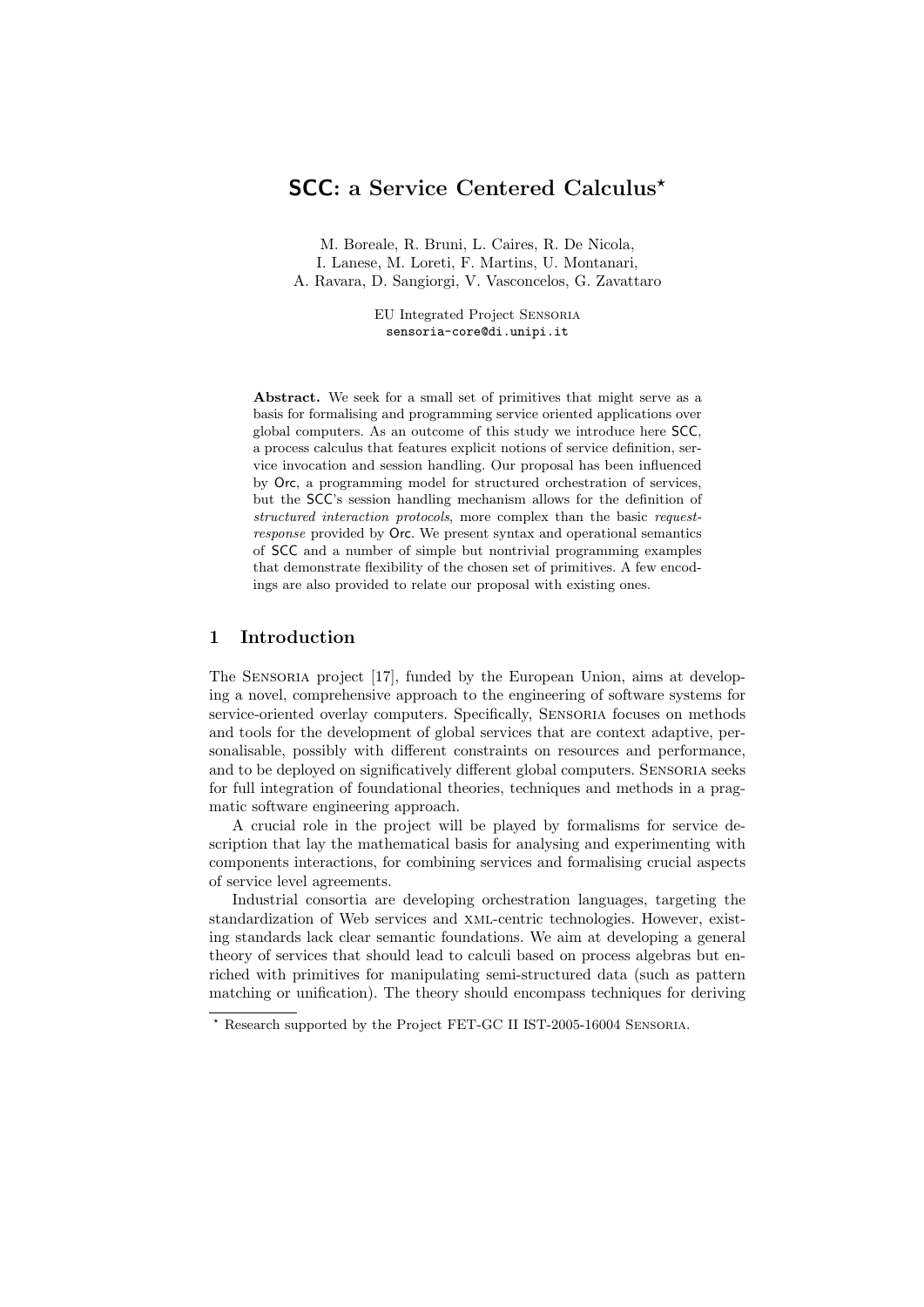contracts, tools for querying and discovery of service specifications, transactional mechanisms to aggregate unreliable services. The calculi will be equipped with rigorous semantic foundations and analytical tools to prove correctness of system specifications and enable formal verification of properties.

Herewith we present a name passing process calculus with explicit notions of service definition, service invocation and bi-directional sessioning. During the first year of the project a few other work-in-progress proposals emerged [8, 10, 14, 4], and their comparison, refinement and integration will constitute a prominent research activity for the prosecution of the project. Our proposal has been influenced by Cook and Misra's Orc [16], a basic programming model for structured orchestration of services, for which we show a rather natural encoding. In particular, Orc is paticularly appealing because of its simplicity and yet great generality: its three basic composition operators can be used to model the most common workflow patterns, identified by van der Aalst et al. in [18].

Our calculus, called SCC (for Service Centered Calculus), has novel features for programming and composing services, while taking into account their dynamic behaviour. In particular, SCC supports explicit modeling of sessions both on client- and on service-side, including protocols executed by each side during an interaction and mechanisms for session naming and scoping, the latter inspired by the  $\pi$ -calculus. Sessions allow us to describe and reason about interaction modalities more structured than the simple one-way and request-response modalities provided by Orc and typical of a producer / consumer pattern. Moreover, in SCC sessions can be closed thus providing a mechanism for process interruption and service cancellation and update which has no counterpart in most process calculi.

Summarising, SCC combines the service oriented flavour of Orc with the name passing communication mechanism of the  $\pi$ -calculus. One may argue that we could, in our analysis of service oriented computing, exploit directly  $\pi$ -calculus instead of introducing yet another process calculus. It can be easily seen, from the encoding of a fragment of our calculus in the  $\pi$ -calculus reported in Figure 5, that all the information pertaining to sessioning and client-service protocols get mixed up (if not lost) with the other communication primitives, making it difficult to reason on the resulting process. The motivation behind the introduction of a new calculus is that a small set of well-disciplined primitives will favor and make more scalable the development of typing systems and proof techniques centered around the notions of service and session, for ensuring, e.g., compatibility of client and service behaviour, or the absence of deadlock in service composition.

Within SCC, services are seen as sort of interacting functions (and even stream processing functions) that can be invoked by clients. Service definitions take the form  $s \Rightarrow (x)P$ , where s is the service name, x is a formal parameter, and P is the actual implementation of the service. For instance,  $\text{succ} \Rightarrow (x)x+1$ models a service that, received an integer returns its successor. Service invocations are written as  $s{(x)P} \leftarrow Q$ : each new value v produced by the client  $Q$  will trigger a new invocation of service  $s$ ; for each invocation, an instance of the process  $P$ , with x bound to the actual invocation value v, implements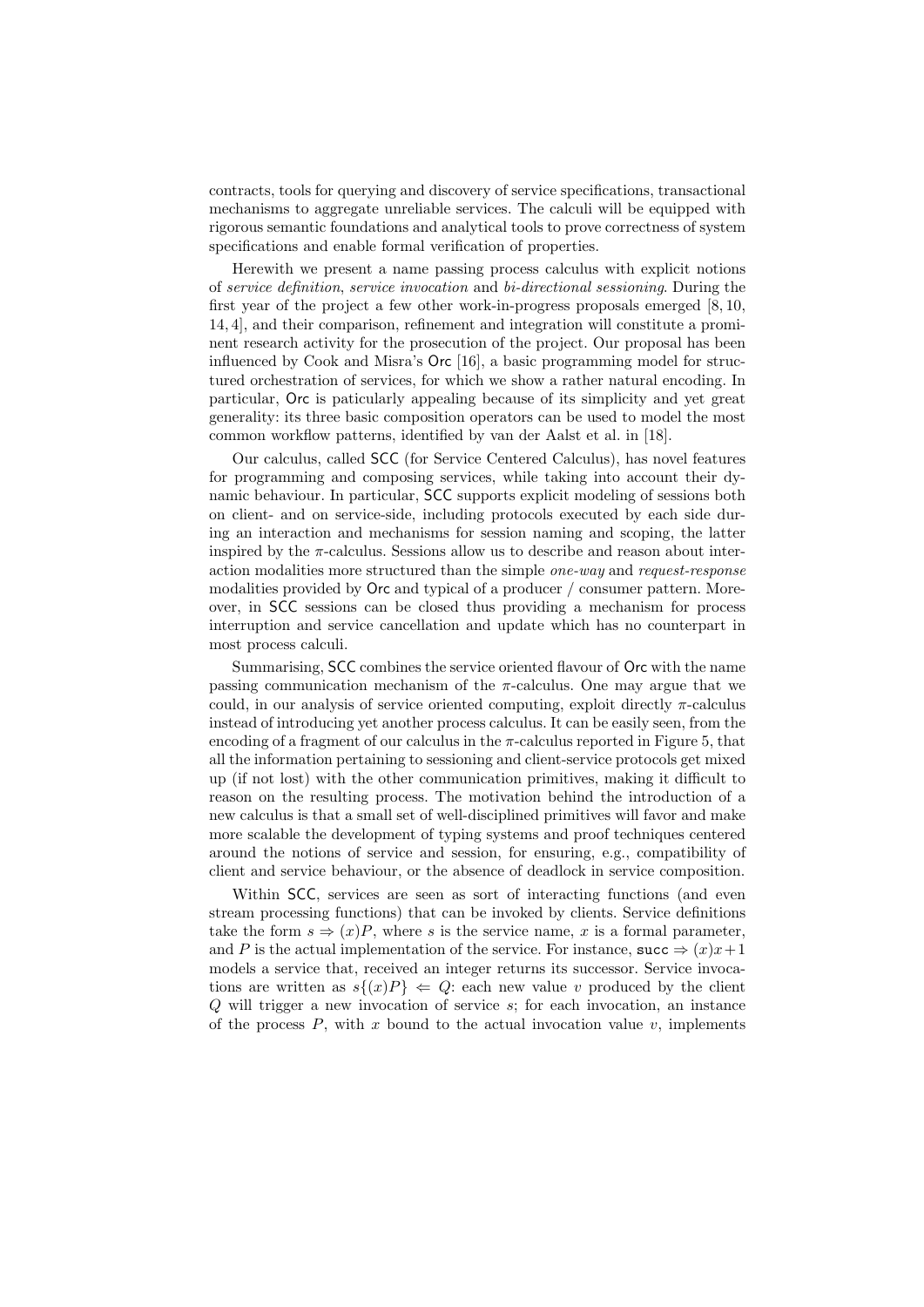the client-side protocol for interacting with the new instance of s. As an example, a client for the simple service described above will be written in SCC as  $succ{(x)(y)}$ return  $y$ }  $\Leftarrow$  5: after the invocation x is bound to the argument 5, the client waits for a value from the server and the received value is substituted for y and hence returned as the result of the service invocation.

A service invocation causes activation of a new session. A pair of dual fresh names,  $r$  and  $\bar{r}$ , identifies the two sides of the session. Client and service protocols are instantiated each at the proper side of the session. For instance, interaction of the client and of the service described above triggers the session

$$
(\nu r)(r \triangleright 5 + 1 | \overline{r} \triangleright (y)
$$
return y)

(in this case, the client side makes no use of the formal parameter). The value 6 is computed on the service-side and then received at the client side, that reduces first to  $\bar{r}$   $\triangleright$  return 6 and then to 6 |  $\bar{r}$   $\triangleright$  0 (where 0 denotes the nil process).

More generally, within sessions communication is bi-directional, in the sense that the interacting protocols can exchange data in both directions. Values returned outside the session to the enclosing environment can be used for invoking other services. For instance, what follows is a client that invokes the service succ and then prints the obtained result:

$$
\text{print}\{(z)\mathbf{0}\} \Leftarrow (\text{succ}\{(x)(y)\text{return }y\} \Leftarrow 5).
$$

(in this case, the service print is invoked with vacuous protocol  $(z)$ **0**).

A protocol, both on client-side and on service-side, can be interrupted (e.g. due to the occurrence of an unexpected event), and interruption can be notified to the environment. More generally, the keyword close can be used to terminate a protocol on one side and to notify the termination status to a suitable handler at the partner site. For example, the above client is extended below for exploiting a suitable service fault that can handle printer failures:

$$
\text{print}\{(z)\mathbf{0}\}\leftarrow_{\text{fault}} (\text{succ}\{(x)(y)\text{return }y\}\leftarrow 5).
$$

The formal presentation of SCC involves some key notational and technical solutions that must be well motivated and explained. For this reason, our choice is to give a gentle, step-by-step presentation of the various ingredients.

Synopsis. The paper is organized as follows. Syntax and reduction semantics of the close -free fragment of SCC are presented in Section 2, together with a few motivating examples and encodings. The full calculus is discussed in Section 3. In Section 4 we show how to encode Orc programs into SCC. Some concluding remarks are in Section 5.

# 2 Persistent sessions: The close -free fragment of SCC

We start by presenting the close-free fragment of SCC, based on three main concepts: (i) service definition, (ii) service invocation, and (iii) bi-directional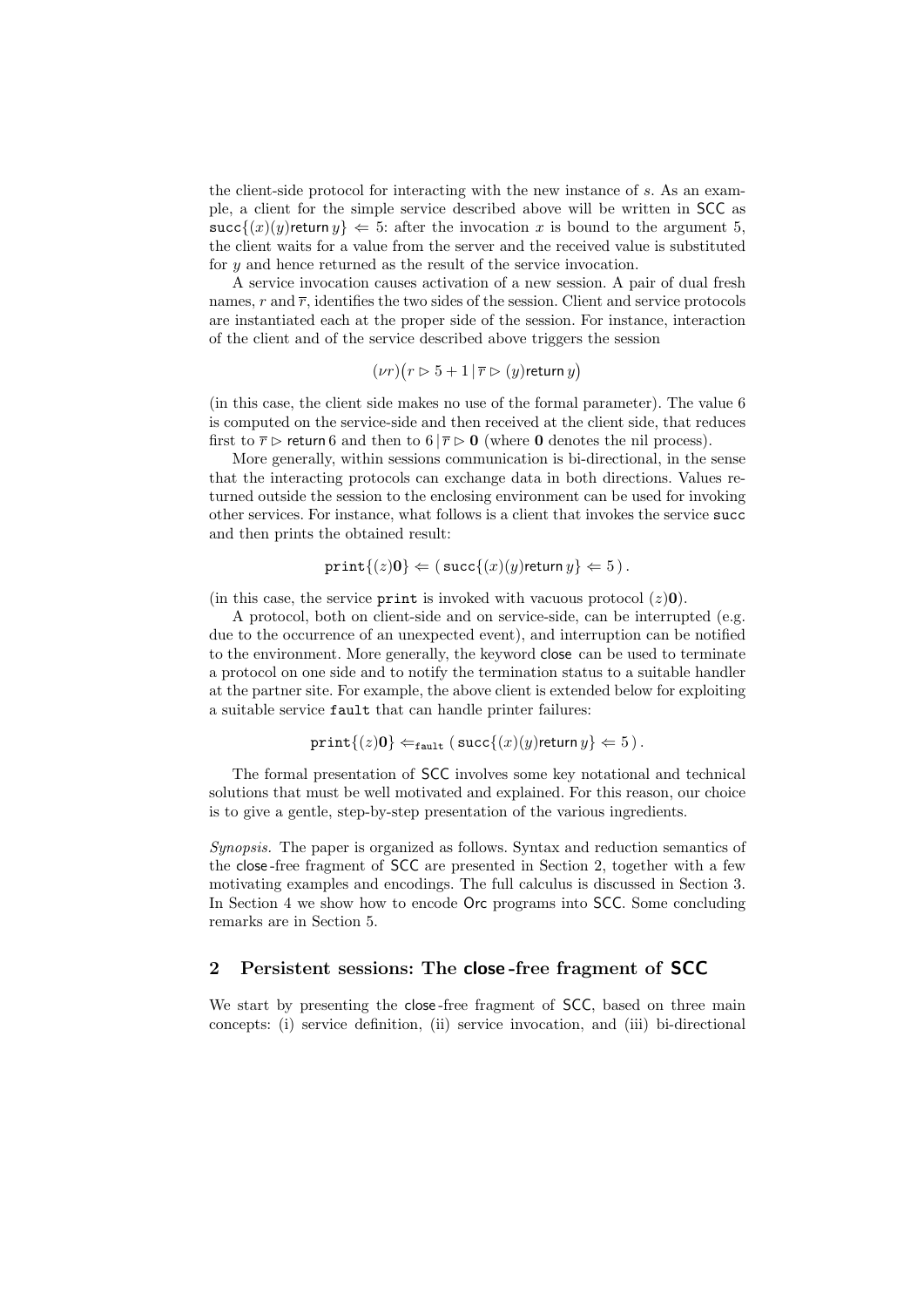| $P,Q ::= 0$           | Nil                                          |
|-----------------------|----------------------------------------------|
| a.P                   | Concretion                                   |
| (x)P                  | Abstraction                                  |
| return $a.P$          | Return Value                                 |
| $ a \Rightarrow (x)P$ | Service Definition                           |
|                       | $ a\{(x)P\} \leftarrow Q$ Service Invocation |
| $ a \triangleright P$ | Session                                      |
| P Q                   | Parallel Composition                         |
| $(\nu a)P$            | New Name                                     |

Fig. 1. Syntax of processes.

 $(P|Q)|R \equiv P|(Q|R)$   $P|\mathbf{0} \equiv P$   $P|Q \equiv Q|P$  $(\nu x)(\nu y)P \equiv (\nu y)(\nu x)P$   $(\nu x)\mathbf{0} \equiv \mathbf{0}$   $a \triangleright \mathbf{0} \equiv \mathbf{0}$  $P|(\nu x)Q \equiv (\nu x)(P|Q)$  if  $x \notin fP$   $a \trianglerighteq (vx)P \equiv (\nu x)(a \triangleright P)$  if  $x \neq a, \overline{a}$  $a\{(x)P\} \leftarrow (vy)Q \equiv (vy)(a\{(x)P\} \leftarrow Q)$  if  $y \notin fn((x)P) \cup \{a,\overline{a}\}\)$ 

#### Fig. 2. Structural congruence.

sessioning. We call it PSC for persistent session calculus: sessions can be established and garbage collected when the protocol has run entirely, but can neither be aborted nor closed by one of the parties.

*Syntax.* We presuppose a countable set N of names  $a, b, c, ..., r, s, ..., x, y, ...$  A bijection  $\overline{\cdot}$  on N is presupposed s.t.  $\overline{\overline{a}} = a$  for each name a. Note that contrary to common use of the notation, a for input and  $\bar{a}$  denoting output, in SCC a and  $\bar{a}$  denote dual session names, that can be used for communicating in both directions. The syntax of PSC is in Figure 1, with the operators listed in decreasing order of precedence. Free occurrences of x in P (including  $\bar{x}$ ) are bound in  $(\nu x)P$ and  $(x)P$ . Capture-avoiding substitution of the free occurrences of x with v (and of  $\bar{x}$  with  $\bar{v}$ ) in P is denoted by  $P[v/x]$ . Moreover, we identify processes up to alpha-equivalence and we omit trailing 0.

Structural congruence. Structural congruence  $\equiv$  is defined as the least congruence relation induced by the rules in Figure 2. We include the expected structural laws for parallel composition and restriction, and one rule for garbage collection of completed sessions ( $a \triangleright 0 \equiv 0$ ). Note that scope extrusion for restriction comes in three different forms.

Well-formedness. Assuming by alpha conversion that all bound names in a process  $P$  are different from each other and from the free names, the process  $P$ is well-formed if each session name a occurs only once (occurrences that can be deleted using structural congruence do not count), but it is allowed to have both sessions  $a \triangleright Q$  and  $\overline{a} \triangleright Q'$ . In the remainder of this paper, all processes are well-formed. It is straightforward to check that the semantic rules preserve well-formedness. Note that, for the economy of this paper, it is not stricly necessary to introduce dual names, but we prefer to keep this distinction to make evident that once the protocol is started there might still be some reasons for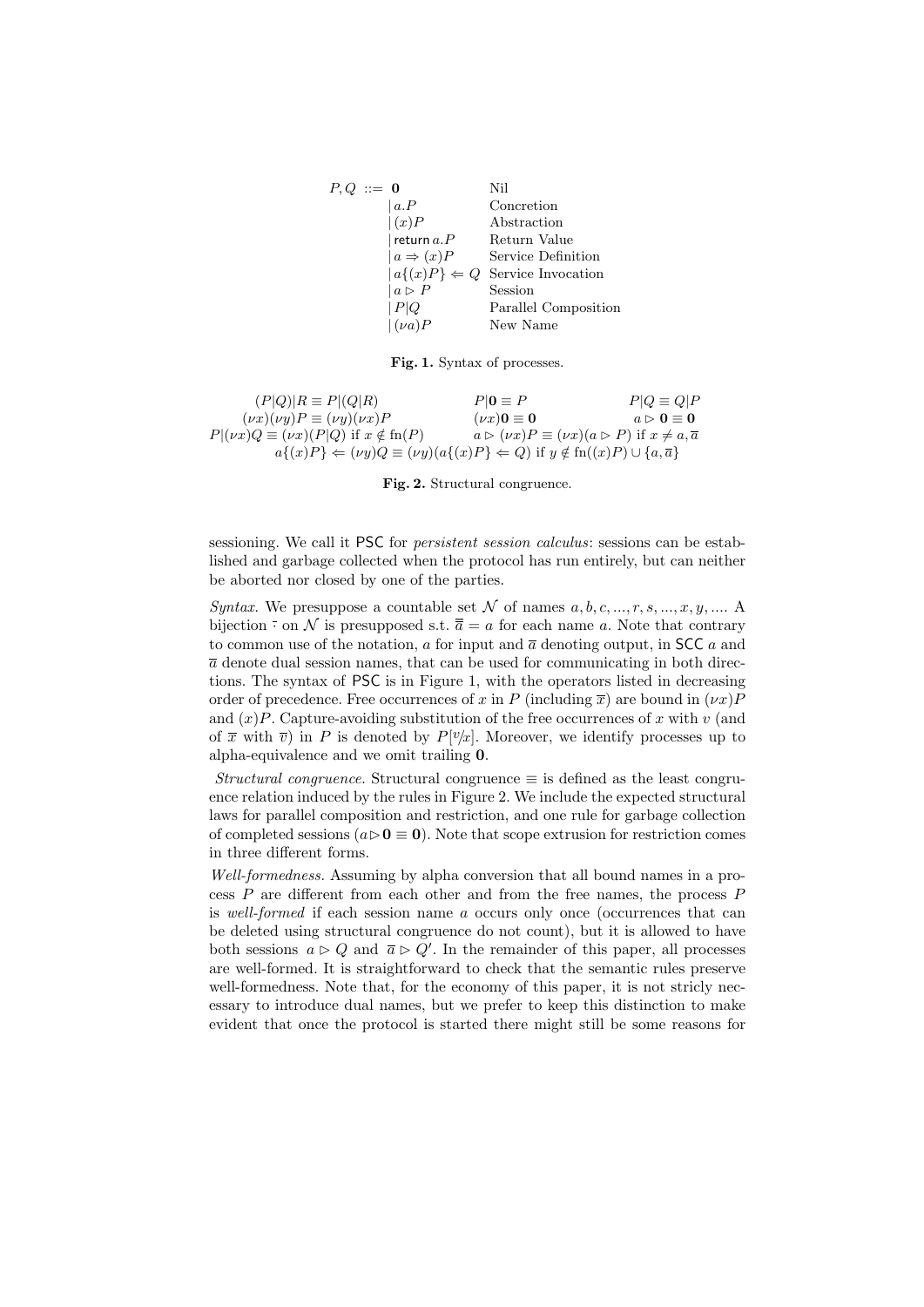$$
\mathbb{C}[\![s \Rightarrow (x)P]\!] |
$$
  
\n
$$
\mathbb{D}[\![s\{(y)P'\} \Leftarrow (Q|u.R)] \!] \rightarrow (\nu r) \left( \mathbb{C}[\![r \rhd P[\![u/y] \!]\!] \mid s \Rightarrow (x)P]\!] |
$$
  
\nif r is fresh and u, s not bound by C, $\mathbb{D}$   
\n
$$
\mathbb{C}[\![r \rhd (P|u.Q)\!] \mid \mathbb{D}[\![\bar{r} \rhd (R|(z)S)]\!] \rightarrow \mathbb{C}[\![r \rhd (P|Q)\!] \mid \mathbb{D}[\![\bar{r} \rhd (R|S[\![u/z]\!])\!]
$$
  
\nif u, r not bound by C, $\mathbb{D}$   
\n
$$
r \rhd (P|\text{return } u.Q) \rightarrow u | r \rhd (P|Q)
$$
  
\n
$$
\mathbb{C}[\![P]\!] \rightarrow \mathbb{C}[\![P']\!] \quad \text{if } P \equiv Q, Q \rightarrow Q', Q' \equiv P'
$$
  
\nwhere C,  $\mathbb{D} ::= [\![\cdot]\!] \mid \mathbb{C}[\![P]\!] \land \{(\{x\}P\} \Leftarrow \mathbb{C} \mid a \rhd \mathbb{C} \mid (\nu a)\mathbb{C})\} \quad \text{where } \mathbb{C}, \mathbb{D} ::= [\![\cdot]\!] \mid \mathbb{C}[\![P]\!] \land \{(\{x\}P\} \Leftarrow \mathbb{C} \mid a \rhd \mathbb{C} \mid (\nu a)\mathbb{C})\}$ 

#### Fig. 3. Reduction semantics.

distinguishing the two side ends (e.g., when typing is considered).

Operational semantics. Restriction and parallel composition have the standard meaning. Informally, the meaning of the other primitives listed in Figure 1 can be explained as follows. Service definitions take the form  $s \Rightarrow (x)P$ , where s is the name of the service and  $(x)P$  is the body of the service: a (service-side) interaction protocol with formal parameter  $x$ . Service definitions are persistent, i.e., each new invocation is served by a fresh instance of the protocol (process calculists may think of an implicit replication prefixing each service definition). A service invocation  $s\{(x)P'\}\Leftarrow Q$  invokes s for any concretion (value) u produced by the execution of Q. The process  $(x)P'$  is the client-side protocol for interacting with (the instance of) s. For example if after some steps Q reduces to  $Q'|u$ , then a fresh session can be established, that takes the form

$$
(\nu r)(r \triangleright P[u/x] \mid \overline{r} \triangleright P'[u/x])
$$

and that runs in parallel with  $s\{(x)P'\}\leftarrow Q'$  and  $s \Rightarrow (x)P$ . The session r has two sides: one for the client and one for the service. Note that value  $u$  serves as the actual parameter of both P and P'. Within the session r, the protocols  $P[\psi_x]$ and  $P'[u/x]$  can communicate whenever a concretion a is available on one side and an abstraction  $(z)R'$  is ready on the other side, i.e., abstractions and concretions model input and output, respectively. For example,  $r \triangleright (a|R) | \overline{r} \triangleright (z)R'$  would reduce to  $r > R | \bar{r} > R'(q/z)$ . The primitive return a can then be used to return a value outside the current session (just one level up, not to the top level). Sessions, service definitions and service invocations can be nested at arbitrary depth, but in any interaction just the innermost service or session name counts.

Formally, the reduction semantics is defined in Figure 3. The reduction rules are defined using the active contexts  $\mathbb{C}, \mathbb{D}$  that specify where the processes that interact can be located. An active context is simply a process with a hole in an active position, i.e., a place where a process can execute. With  $\mathbb{C}[\![P]\!]$  we denote the process obtained by filling the hole in  $\mathbb C$  with P. In PSC only two kinds of interactions are permitted: service invocation and session communication mod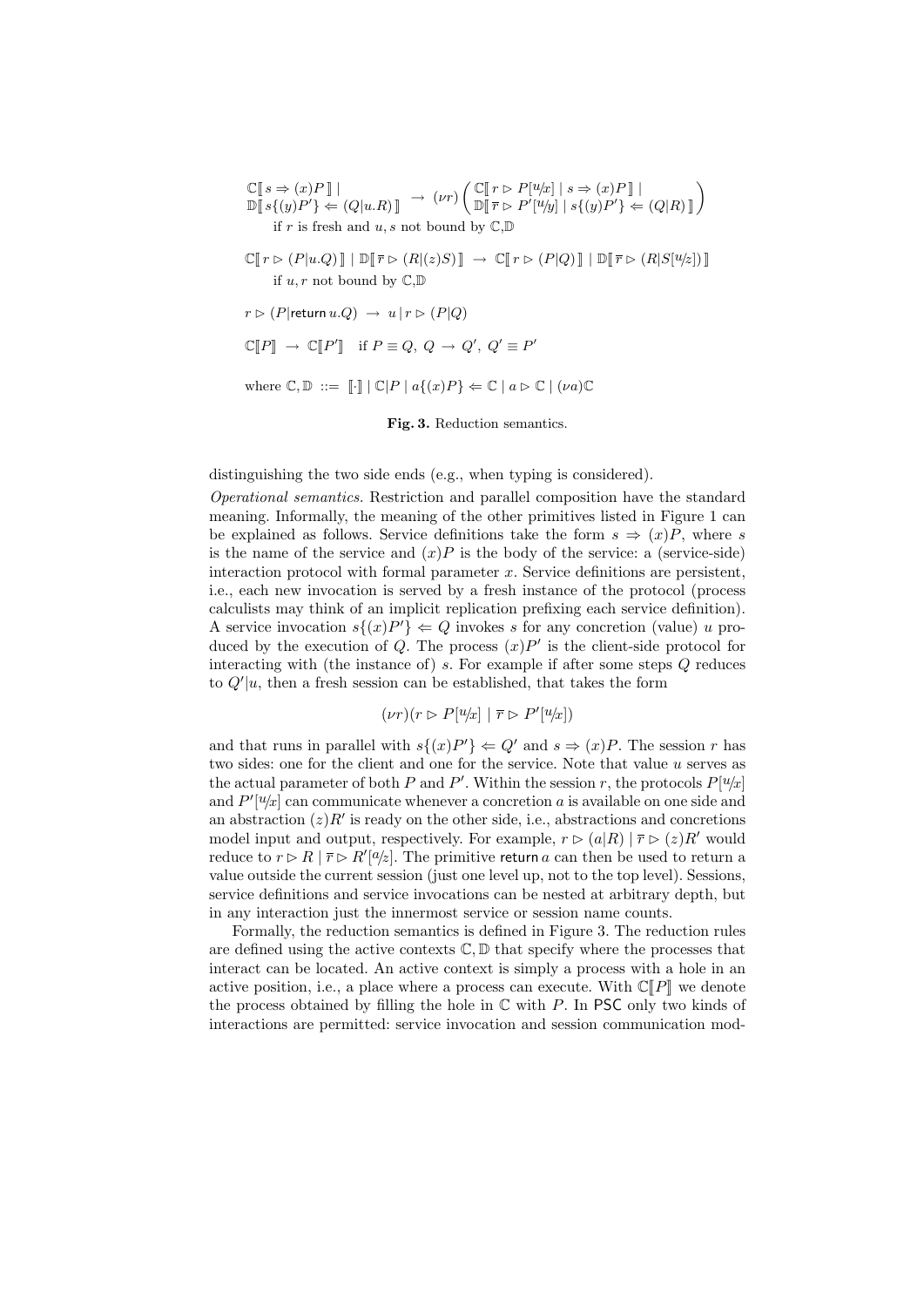eled by the first two rules, respectively. A third rule models returned values, that are made available outside the session. Finally, the last rule simply closes the reduction semantics with respect to structural congruence and active contexts.

#### 2.1 Toy examples

We present in this section a few simple examples. Some of them are also used to introduce some shorthand notation for syntax of frequent use.

Precisely, the notations that we introduce are:

 $s \Leftarrow P$ Example 1  $(-)P$  Example 2  $a\{\}\Leftarrow P$  Example 3

Also, we presuppose a distinct name • to be used as a unit value.

The examples are chosen so to evaluate the expressiveness and usability of PSC as a language for service orchestration, challenging its ability of encoding some frequently used service composition patterns. A library of basic patterns, called the workflow patterns, has been identified by van der Aalst et al. in [18]. It will be shown in Section 4 that full SCC can encode Orc [16], a script language for service orchestration able to model the workflow patterns [9].

Example 1 (Functional flavour). A simple example of service invocation is

$$
s\{(x)(y)\text{return }y\} \Leftarrow v
$$

where the service s is invoked with just one value v. The client-side protocol  $(x)(y)$ return y has the following meaning: the name x is bound to the invocation value  $v$  at invocation time, thus the actual protocol run after service invocation is  $((y)$ return  $y)[v/x] = (y)$ return y that simply waits for a value as the result of the service invocation and then publishes it locally (outside the private session started upon invocation).

This example reports a typical pattern of service invocation for which we introduce the specific notation  $s \leftarrow P$  which stands for  $s\{(x)(y)\}$ return  $y\} \leftarrow P$ . In order to show the advantages of this abbreviation, consider e.g. the functional composition of services: a service f is invoked first (with argument  $v$ ) and the returned value (if any) is then given as an argument to another service  $q$ . With the shorthand notation, then the process can be written as

$$
g \Leftarrow (f \Leftarrow v)
$$

or simply  $q \Leftarrow f \Leftarrow v$ , stipulating that  $\Leftarrow$  is right-associative. For example, succ  $\Leftarrow$  succ  $\Leftarrow$  5 will return 7. Without abbreviations, one should write something like  $succ{(z)(w)}$ return  $w \} \leftarrow (succ{(x)(y)}$ return  $y \} \leftarrow v$ .

Example 2 (Pairing service). Starting from this example, to shorten the notation, we use tuples of values  $\langle v_1, \ldots, v_n \rangle$  and polyadic abstractions  $(a_1, \ldots, a_n)P$ . As an example of service definition consider the following pairing service

$$
pair \Rightarrow (z)(x)(y)\langle x, y \rangle
$$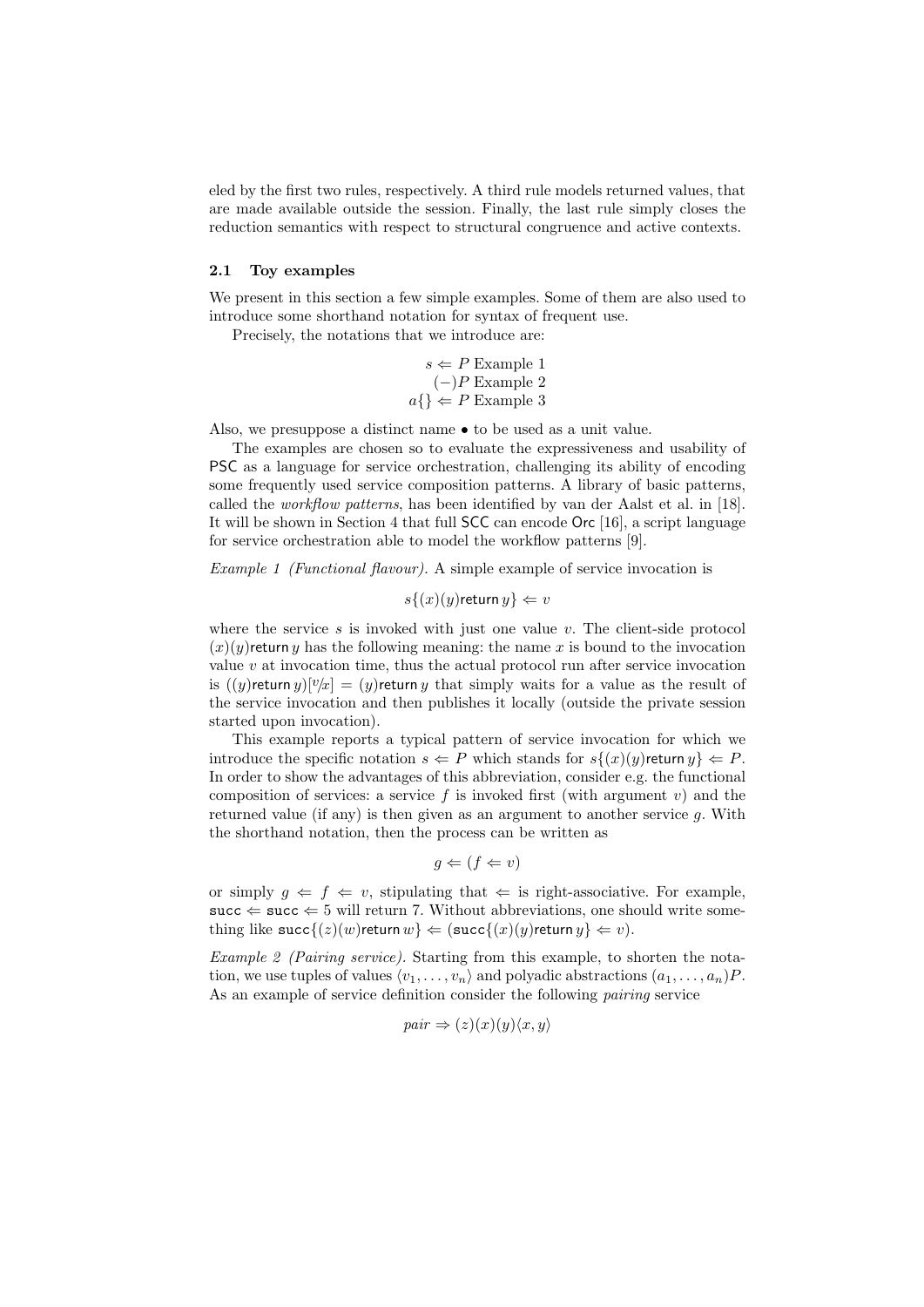Note that the invocation value  $z$  is not used, and the two values to be paired are passed to the protocol executed on service-side from the protocol run on client-side (after service invocation) and bound to  $x$  and  $y$  respectively. Binding occurrences of names that are not subsequently used (like z above) are abbreviated with −. Hence the pairing service can be written as  $pair \Rightarrow (-)(x)(y)\langle x, y\rangle$ .

A sample usage of the pairing service is

$$
pair\{(-)(P|Q|(p)\text{return }p)\} \leftarrow \bullet
$$

where  $P$  and  $Q$  give results to be paired. The pair produced by the service is bound to  $p$  and returned as the result. This example also shows that client-side and service-side protocols can exchange values bi-directionally.

Though for the sake of simplicity, this example (and other examples discussed later) might suggest that an instantiation value for starting the session is not always necessary, we have wired its presence in the syntax as a guidance to a uniform style of service programming: in practice it is often the case that sessions can be established only upon authentication checks or that different kinds of sessions are selected based on the kind of the request (e.g. for balancing the load of different servers).

Another point to notice is that inside a session it is possible not only to exchange data with the partner and return values to the environment, but also to input data from outside source (in the example above, this can be achieved by using service invocations within  $P$  and  $Q$ ).

Example 3 (Blind invocation). Sometimes no reply is expected from a service, thus the client employs a vacuous protocol, in which case we just write

 $a\{\}\Leftarrow P$ 

for  $a\{(-)0\} \leftarrow P$ . As an example combining the notational conventions seen so far, assume that there are the following available services: service *emailMe* that expects a value msg and then sends the message msg to your email address; services ANSA, BBC and CNN that return the latest news. Then the process

$$
\mathit{emailMe} \{\} \Leftarrow \mathit{pair} \ \{ (-) \big( \mathit{ANSA} \Leftarrow \bullet \, | \, \mathit{BBC} \Leftarrow \bullet \, | \, \mathit{CNN} \Leftarrow \bullet \, | \, (p) \mathit{return} \, p) \} \Leftarrow \bullet
$$

will send you only the first two news items collected from ANSA, BBC and CNN.

Example 4 (Recursion). Service invocations can be nested recursively inside a service definition. For example

$$
clock \Rightarrow (-)(return \text{ tick} | clock) \Leftarrow \bullet)
$$

defines a service that, when invoked with  $clock\{\} \Leftarrow \bullet$ , produces an infinite number of tick values on the service-side. To produce the tick values on a specific location different from the service-side, the service to be invoked can be written as

$$
remoteClock \Rightarrow (s)(s\{\} \Leftarrow \text{tick} \mid remoteClock\{\} \Leftarrow s)
$$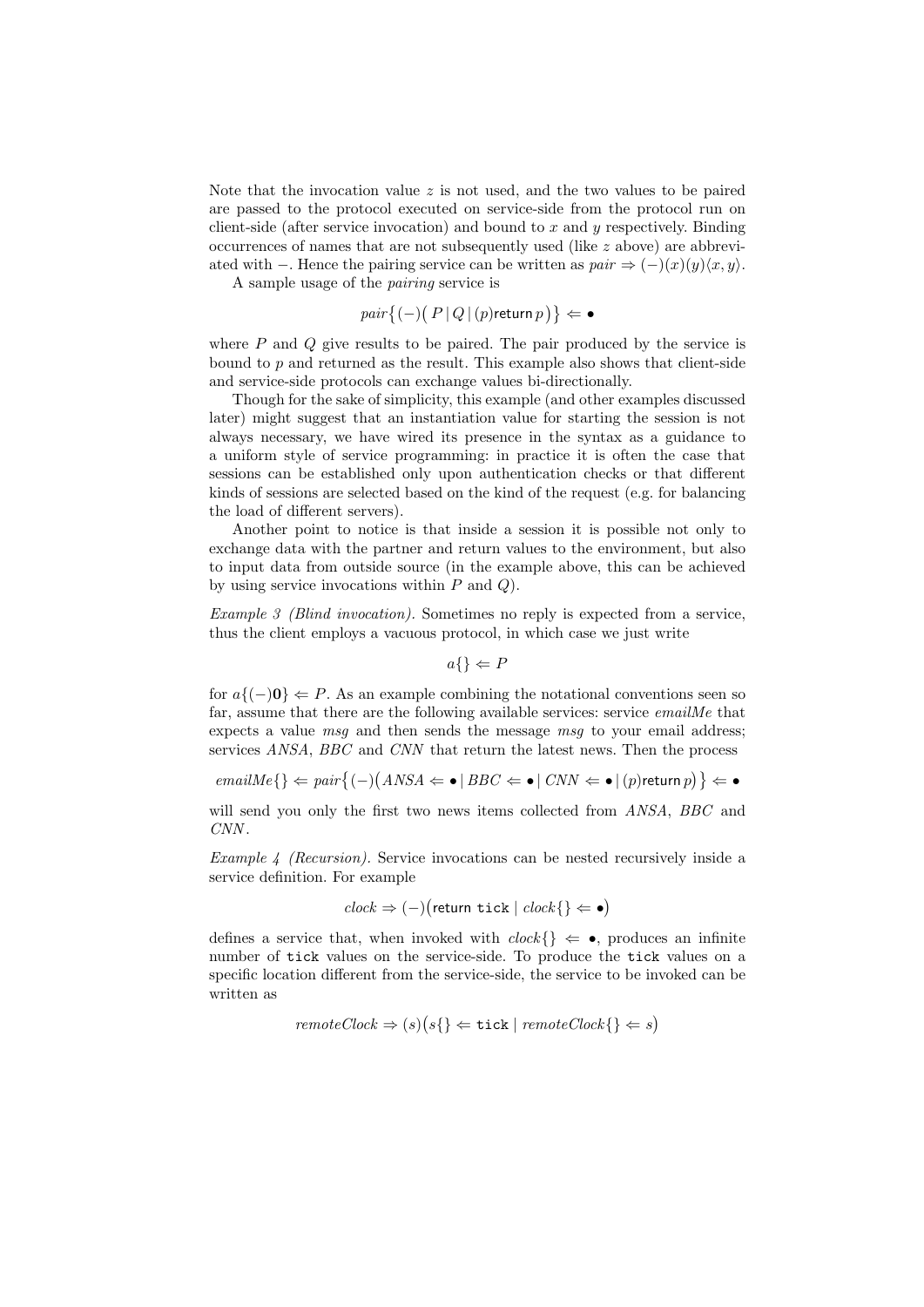and a local publishing service

$$
pub \Rightarrow (s)
$$
return s

should be located where the tick is to be produced. The name *pub* should be passed to remoteClock as argument: remoteClock $\{\}\Leftarrow pub$ . This is also an example of service-name passing. The service pub (or alike) can be useful in many applications, because it allows to publish values in the location where it is placed. In fact, in PSC sessions cannot be closed and therefore recursive invocations on the client-side are nested at increasing depth (while the return instruction can move values only one level up).

Similarly to the last example, a recursive process that receives the name of a service s and a value x and then repeatedly invokes s (the first time on x, then on the last value computed by previous invocations) is shown below:

$$
rec \Rightarrow (s, x) (s \{ (-)(y) (\text{return } y \mid rec\}) \Leftarrow \langle s, y \rangle ) \} \Leftarrow x).
$$

Again, if the computed values have to be published on the client-side, then the service can carry the name of the publishing service  $p$  located on the clientside as an additional parameter:

$$
remoteRec \Rightarrow (s, x, p) (s \{ (-)(y)(p\}) \Leftarrow y \mid remoteRec\{ \} \Leftarrow \langle s, y, p \rangle ) \} \Leftarrow x).
$$

As an example of invocation of the service *remoteRec*, consider the client

$$
remoteRec\{\} \Leftarrow \langle \texttt{succ}, 0, pub \rangle \mid pub \Rightarrow (x) \text{return } x
$$

that returns (at the client-side) the stream of positive integers.

Example 5 (Pipeline and forwarder). The process seen at the end of the previous example produces an unbound stream of values. More generally, it should be possible to deploy some sort of pipeline between two services  $p$  and  $q$  in such a way that  $q$  is invoked for each value produced by  $p$ . If  $P$  is a process that produces a stream of values then the composition  $q \leftarrow P$  already achieves the aim. Thus to compose p and q in a pipeline it suffices to design a client-side protocol for collecting all the values returned by  $p$ . If the calculus included a  $\pi$ -calculus like replicator !P or even just abstraction guarded like ! $(x)P$ , then the protocol could be written just as

$$
pipe = (-)!(x)\text{return }x.
$$

Another possibility is to extend the return prefix so to return an arbitrary process, with syntax return P.Q and semantics:

$$
r \triangleright (R|\text{return } P.Q) \rightarrow P|r \triangleright (R|Q).
$$

Replication can then be coded as follows:

$$
!P = (\nu \, rec) (\, rec \Rightarrow (-) (\text{return } P \, \vert \, rec \{ \} \Leftarrow \bullet) \, \vert \, rec \{ \} \Leftarrow \bullet ).
$$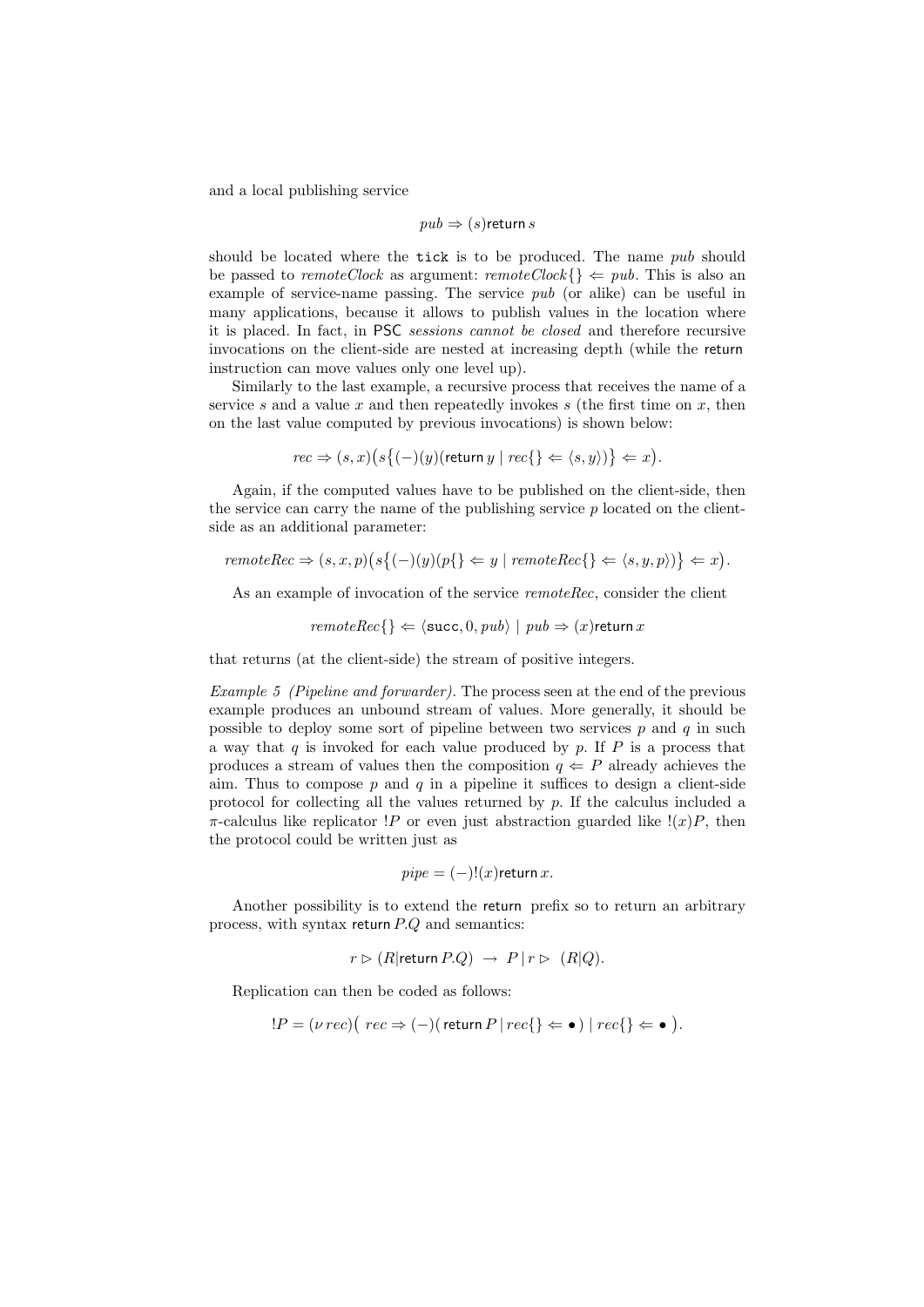In absence of replicator, one might think to exploit recursion to deploy local receivers of the form  $(x)$ return x, but unfortunately the implicit nesting of sessions would cause all such receivers to collect values only from different sessions than the original one.

Without extending the syntax of the calculus, a solution is to exploit a publishing service like *pub* above, which must be passed to  $p$  (and properly used therein). For instance, if EATCS and EAPLS return streams of conference announcements on the received service name, then the process

 $emailMe\{\}\Leftarrow (pub \Rightarrow (s)$ return  $s \mid EATCS\{\} \Leftarrow pub \mid EAPLS\{\} \Leftarrow pub)$ 

will send you all the announcements collected from EATCS and EAPLS, one by one. More concisely, this can be equivalently written as

$$
EATCS\{\} \Leftarrow emailMe \mid EAPLS\{\} \Leftarrow emailMe.
$$

Example 6 (Structured protocols). As an example that requires a more elaborated client-side protocol than those examined so far, let us consider the room reservation service

$$
bookRoom \Rightarrow (d) \begin{pmatrix} avail \Leftarrow d \\ (cs)(v \ code) code. (cc) \text{epay}\{(-)cc. (i) \text{return } i\} \Leftarrow price \Leftarrow cs \end{pmatrix}
$$

that must be invoked with the dates  $d$  for the reservation, then proposes to the client the set of available rooms for that dates (obtained by invoking the local service avail with d), then waits for the client selection cs and sends a fresh reservation code to the client, then waits for the credit card number cc and debits the price of the selection to the credit card by exploiting a suitable electronic payment service epay, and finally, if everything is ok, communicates to the client the confirmation id i obtained from *epay*. Note that we suppose a service *price* that computes the price of the chosen room.

The corresponding client can can be written as:

$$
bookRoom\{(-)(r)(select \Leftarrow r \mid (c) myCCnum.(cid))
$$
return  $\langle c, cid \rangle$ )\} < data

It invokes the room reservation service, then waits for the available rooms r, then selects a suitable room (assume the local service select is exploited e.g. for interacting with the user) and communicates the choice to the service-side protocol, then waits for the reservation code c before sending the credit card number, and finally waits for the payment confirmation id *cid*, which is returned outside the session together with the reservation code c.

Example 7 (Encoding of the lazy  $\lambda$ -calculus). As a last example, we analyse the expressive power of the PSC in a more traditional manner by discussing the encoding of a typical computational model such as the lazy  $\lambda$ -calculus [3, 1]. We recall that the  $\lambda$  expressions  $M, N, \dots$  can be either a variable x, the abstraction  $\lambda x.M$  or the application M N, and that the  $\beta$ -reduction rules for the lazy semantics are:

$$
(\lambda x.M)N \to M[N/x] \qquad \qquad \frac{M \to M'}{M \, N \to M' \, N}
$$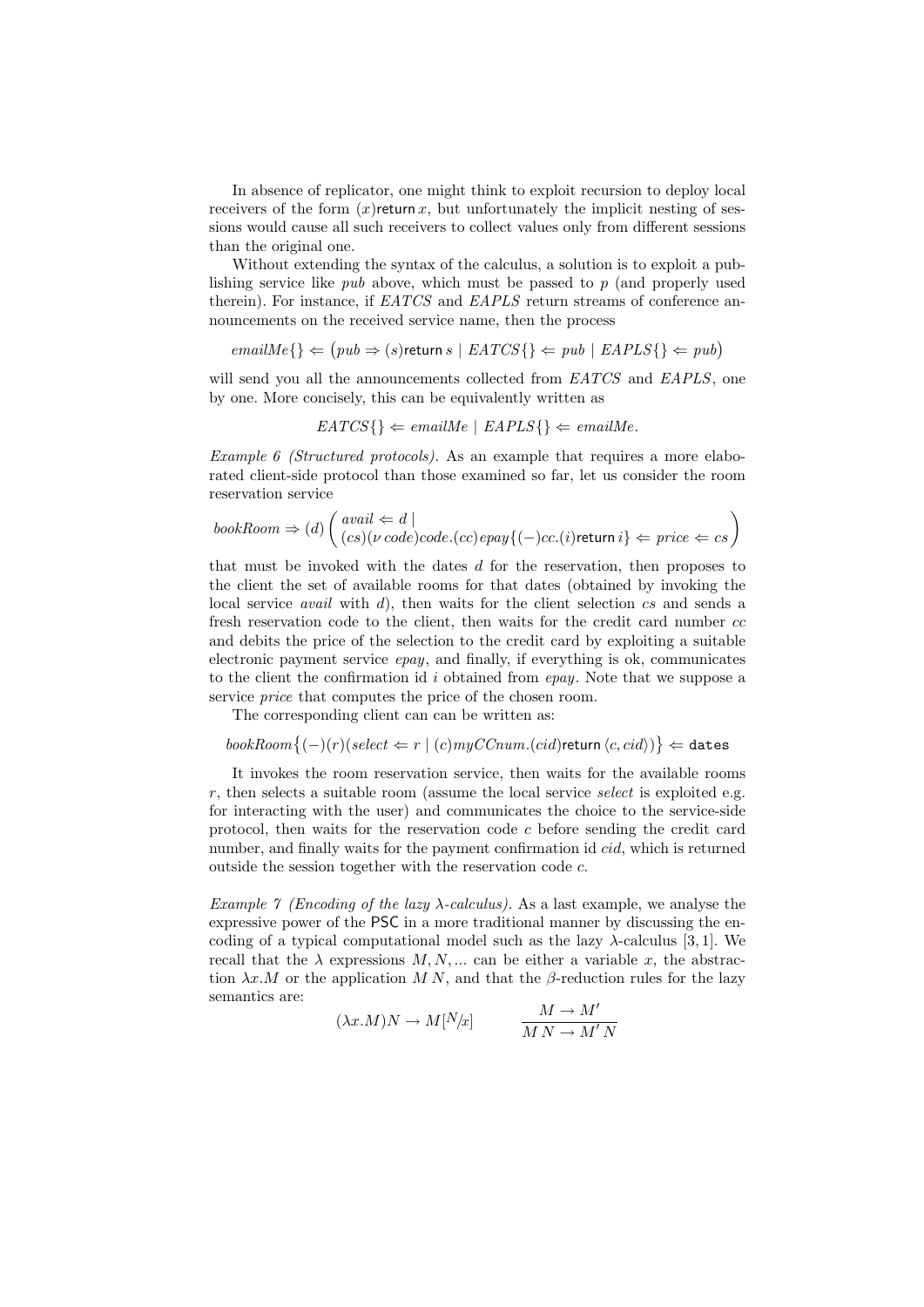$$
\begin{aligned} \llbracket x \rrbracket_p &= x \{ \} \Leftarrow p\\ \llbracket \lambda x. M \rrbracket_p &= p \Rightarrow (x)(q) \llbracket M \rrbracket_q\\ \llbracket M \, N \rrbracket_p &= (\nu m)(\nu n) \left( \llbracket M \rrbracket_m \mid n \Rightarrow (s) \llbracket N \rrbracket_s \mid m \{ (-) p \} \Leftarrow n \right) \end{aligned}
$$

Fig. 4. Encoding of the lazy  $\lambda$ -calculus.

The translation is much in the spirit of Milner's encoding of  $\lambda$ -calculus in  $\pi$ -calculus [15]: agents can represent both "functions" and "arguments" which are composed in parallel and interact to  $\beta$ -reduce. Likewise [15], during communication we just transmit *access points* to terms instead of terms themselves.

The encoding is in Figure 4. We use a translation  $[M]_p$ , with p representing the port to be used for interaction between  $M$  and the environment. From the point of view of syntax, the main differences w.r.t. the  $\pi$ -calculus encoding are: (i) service definitions replace input and replicated input prefixes; (ii) service invocations (with empty protocol) replace output particles. From the point of view of semantics, the more important differences are: (i) each service invocation opens a new session where the computation can progress (remind that sessions cannot be closed in PSC); (ii) all service definitions will remain available even when no further invocation will be possible!

If on one hand, the encoding witnesses the expressive power of PSC, on the other hand, it also motivates the introduction of some mechanism for closing sessions, like the one available in the full calculus.

#### 2.2 Encoding of PSC into  $\pi$ -calculus

In this subsection we aim to show that PSC can be seen as a disciplined fragment of the  $\pi$ -calculus, where processes can communicate only according to the interaction mechanisms provided by the service oriented metaphor. This strong relationship between PSC and the  $\pi$ -calculus does not hold any longer for the full SCC due to the session interruption mechanism (discussed in the next section) that has no direct couterpart in the  $\pi$ -calculus.

In Figure 5 we define the translation  $\llbracket - \rrbracket_{in,out,ret}$  from PSC to π-calculus (all the operators not treated in Figure 5 are mapped homomorphically). The encoding is parametric on three names used to receive values from  $(in)$ , send values to  $(out)$ , and return values to the enclosing session  $(ret)$ . These channels mimic the structure of sessions, which is lost in the  $\pi$ -calculus, and must be different w.r.t. service names. To avoid confusion with the use of overline in the  $\pi$ -calculus, in this mapping we use  $\tilde{a}$  instead of  $\overline{a}$  in the syntax of PSC. Moreover, we assume that the two operators are unrelated, namely, for any name  $a$  we have that  $\tilde{a}$  and  $\overline{a}$  are two distinct names.

The most interesting part is the translation of service invocation. Outputs on channel  $z$  where process  $Q$  produces the parameters for service invocation are intercepted, and each value  $v$  triggers an output on the service name  $a$ . The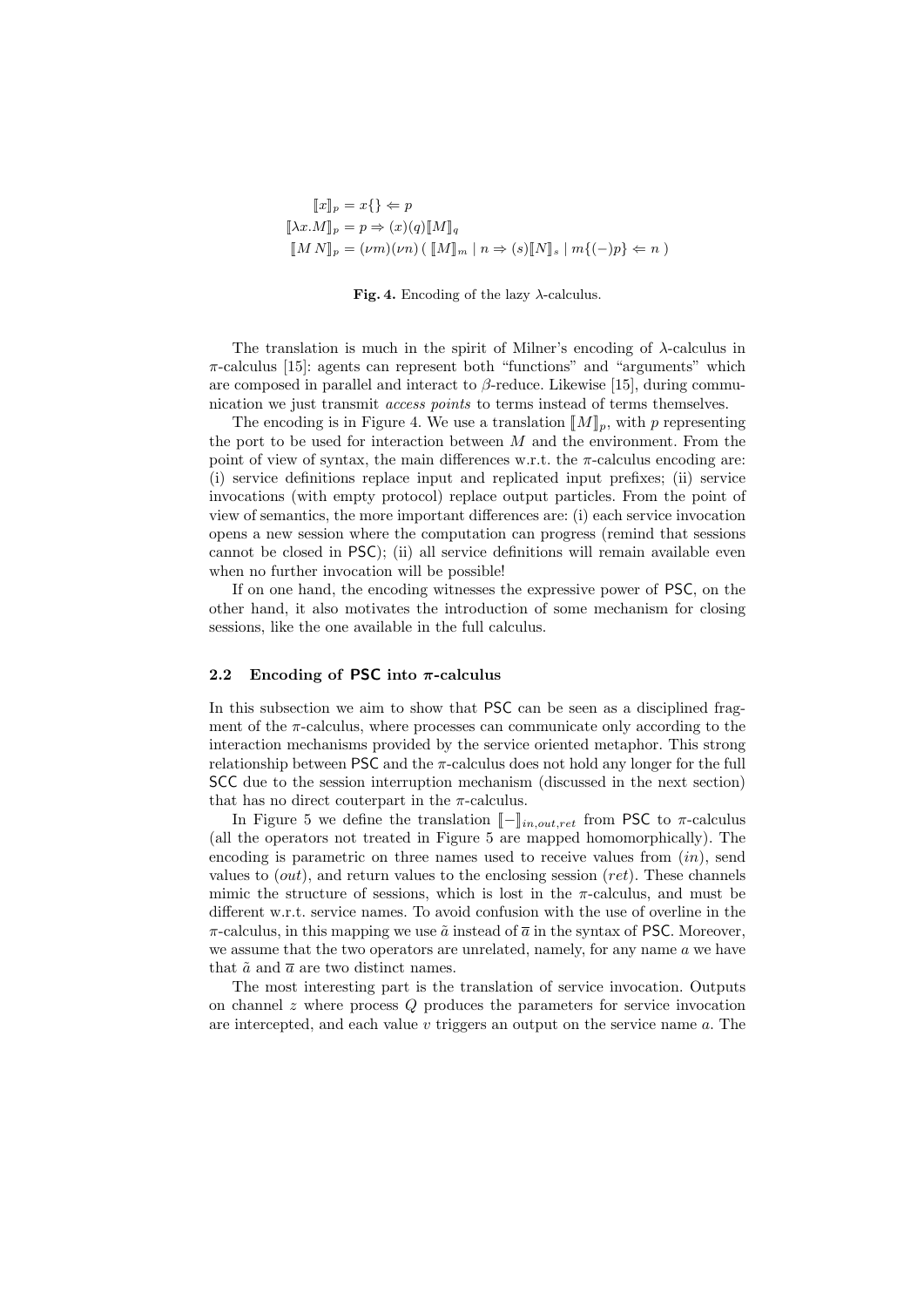$[a\{(x)P\} \leftarrow Q]_{in,out,ret} = (\nu z) \left( [Q]_{in,z,ret} | 1z(x).(\nu r, \tilde{r})\overline{\alpha}\langle r, \tilde{r}, x \rangle \cdot [P]_{r, \tilde{r}, out} \right)$  $[a \Rightarrow (x)P]_{in,out,ret} = !a(r, \tilde{r}, x) . (\llbracket P \rrbracket_{\tilde{r},r,out})$  $[a \triangleright P]_{in,out,ret} = [P]_{a,\tilde{a},out}$  $[a.P]|_{in,out,ret} = \overline{out} \ a.[P]|_{in,out,ret}$  $\llbracket (x)P \rrbracket_{in,out,ret} = in(x). \llbracket P \rrbracket_{in,out,ret}$  $\llbracket$ return  $a.P \rrbracket_{in,out,ret} = \overline{ret} \ a \mid \llbracket P \rrbracket_{in,out,ret}$ 

Fig. 5. Encoding PSC into  $\pi$ -calculus.

output extrudes two new names  $r$  and  $\tilde{r}$  to be used for communication between the two sessions to be created, it also carries the parameter  $v$  (substituted for x) of the invocation. Note that the client protocol uses the channels r and  $\tilde{r}$ above for communication and out for returning values. On the service-side, an instance of service protocol is started, using the same channels but swapped (so that input of client is connected to output of service and vice versa).

# 3 The full Service Centered Calculus

Even though PSC is expressive enough to model service definitions and invocations, it does not provide operators for explicit closing of sessions. Namely, once the two protocols  $\bar{r} \triangleright P_1$  at client-side and  $r \triangleright P_2$  at service-side are instantiated (as the effect of a service invocation), the session  $\bar{r}$  (resp. r) is garbage collected by the structural congruence only if the protocol  $P_1$  (resp.  $P_2$ ) reduces to 0. However, many sessions can never reduce to  $\mathbf{0}$ , e.g., those containing service definitions. Also, one may want to explicit program session termination, for instance in order to implement cancellation workflow patterns [18], or to manage abnormal events, or to use timeouts.

The full SCC comprises a mechanism for closing sessions that can be roughly described as follows. Let us consider the session  $r$  running the protocol  $P$ ; we associate to this session a service name  $k$  which identifies a *termination handler* service, the first time the protocol  $P$  invokes such a service, the session  $r$  is closed. The notation that we consider is

 $r \rhd_k P$ 

where the name of the termination handler service appears in subscript position. In case P contains an invocation to k, like  $k\{(x)P'\} \Leftarrow (Q|v.R)$ , the overall session  $r$  may be closed, formally

$$
r \rhd_k (k\{(x)P'\} \leftarrow (Q|v.R) | S)
$$
 may evolve to  $k\{\}\leftarrow v$ 

where only the invocation to the termination handler service is kept and the session  $r$  (thus also the processes  $Q$ ,  $R$  and  $S$ ) is removed.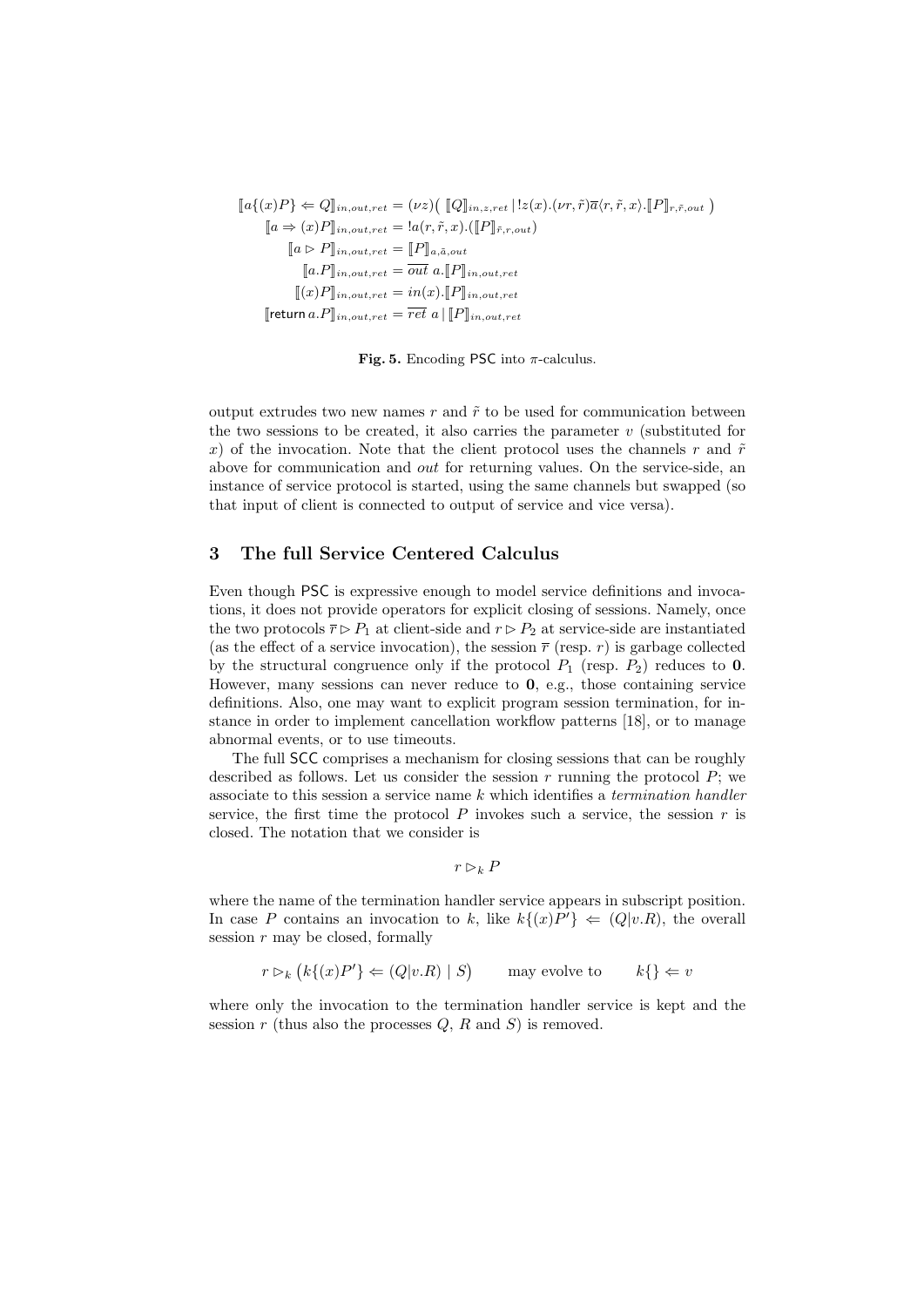The termination handler service is associated to sessions on their instantiation. The intuition that we follow is that the termination of the session on one side, should be communicated to the opposite side. To achieve this, the clients indicate the name of the termination handler service for the session on the serviceside, while services manage the termination handler service for the session on the client-side. Nevertheless, an asymmetric approach among the client- and the service-side is adopted, that reflects the asymmetry in the modeling of clients and services that we have already discussed in the previous section.

The syntax of clients becomes  $a\{(x)P\} \leftarrow_k Q$  where, besides the explicit indication of the service  $a$  to be invoked, we add the name  $k$  of the termination handler service to be associated to the session instantiated on the service-side. We usually omit the subscript  $k$  when it is not relevant. On the other hand, services are now specified with the process  $a \Rightarrow (x)P : (y)T$  where, besides the service protocol  $(x)P$ , an additional protocol  $(y)T$  is specified which represents the body of a termination handler service that will be instantiated on service invocation; this fresh service will be included in the corresponding session on the client-side.

Finally, the full calculus has a special name close that can be used in the specification of session protocols; this name is replaced by the name of the corresponding termination handler on session instantiation.

Remark 1. A first alternative would be to use close as a primitive for terminating instantaneously both the client-side and service-side sessions. This strategy conflicts with parties being in charge for the closing of their own sessions. A second alternative would be to use close as a synchronization primitive, so that the client-side and service-side sessions are terminated when close is encountered on one side and close on the other side. This strategy conflicts with parties being able to decide autonomously when to end their own sessions. The use of termination handler services looks a reasonable compromise: each party can exit a session autonomously but it is obliged to inform the other party.

Example 8. In order to become more familiar with the new service invocation mechanism that includes also the termination handler services, let us consider the following process composed (from left to right) by a termination handler service  $k$ , a client willing to invoke service  $a$  with value  $v$ , and the definition of the service a:

$$
(k \Rightarrow (x)S : (-)0) | (a{(x)P} \Leftarrow_k (v|Q)) | (a \Rightarrow (x)P' : (y)T)
$$

This process can start a new session. This happens as soon as the value  $v$  is passed to the corresponding service a. The new session is assigned a fresh session name r, identifying the service- and the client-sides with r and  $\bar{r}$ , respectively. As discussed in the previous section, the protocols  $(x)P$  and  $(x)P'$  specified by the client and the service, will be installed on the respective sides upon session creation. Moreover, a fresh service name  $k'$  is associated to the newly installed termination handler service specified on the service-side. Notice that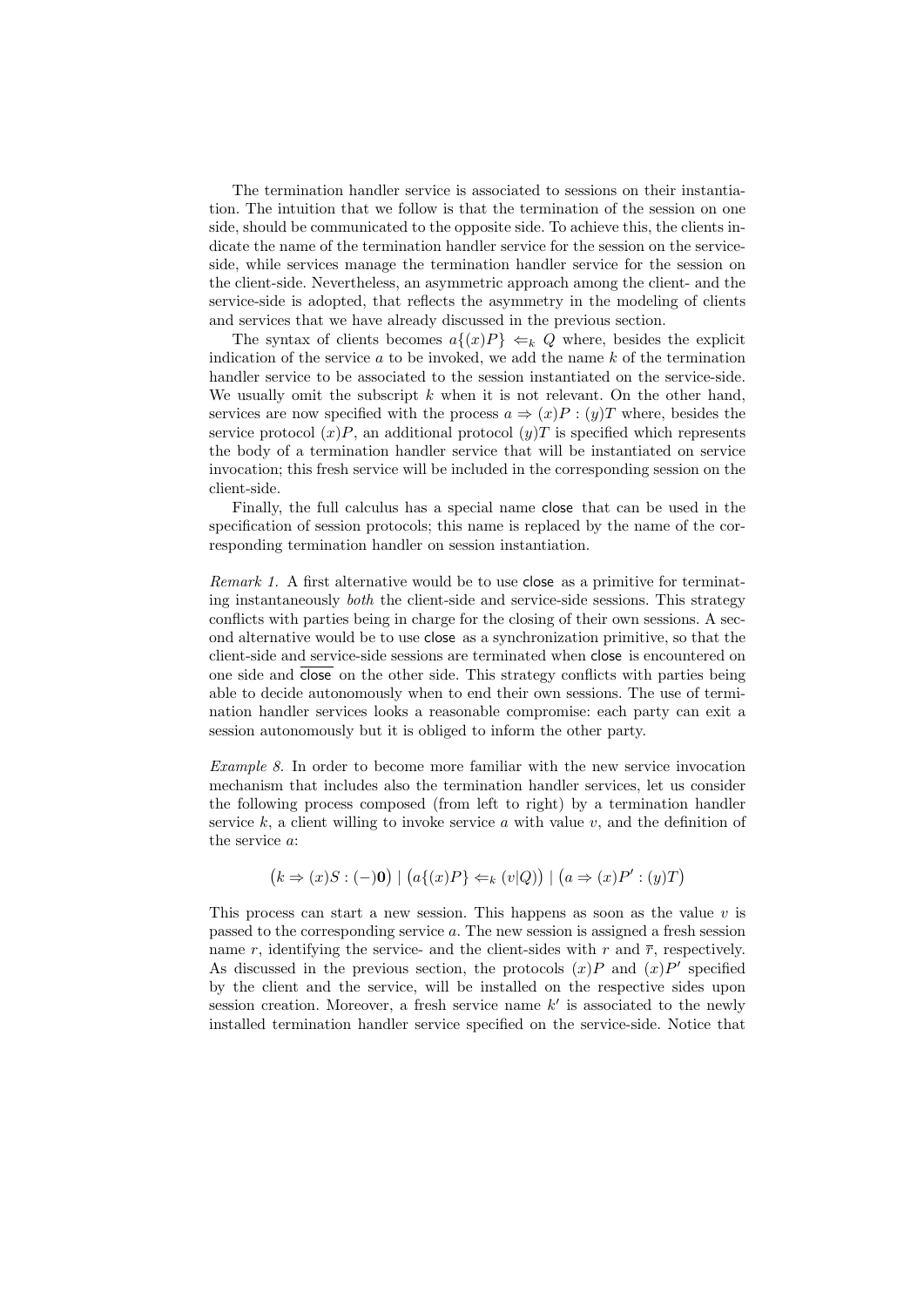the new service  $k'$  has an associated empty second protocol  $(-)0$ . Thus, the freshly activated processes will look like:

$$
(\nu r, k') \big(\overline{r} \rhd_{k'} P[v/x][k'/\mathsf{close}]\mid r \rhd_{k} (P'[v/x][k/\mathsf{close}]\mid k' \Rightarrow (y)T[k/\mathsf{close}]:(-)0)\big)
$$

The process  $P[\psi x][k'/\text{close}]$  is the instance of the client session protocol that will exchange values with the instance  $P'[v/x][k/\text{close}]$  of the service protocol. Note that the session on the client-side has associated the name  $k'$ , while the session on the service-side has associated the name  $k$ . Moreover, note that the termination handler service on service side is included inside the instantiated session and the name close occurring in its protocol is replaced by  $k$ , the name that permits to close the overall session on the service-side.

Example 9 (Closure protocol). A typical usage of termination handler services is to program them to close the current session. This can be achieved on the service-side with the service definition

$$
s \Rightarrow (x)P' : (y) \text{close } \{ \} \Leftarrow y
$$

and on the client-side with the process

$$
(\nu \text{ end})s\{(y)\{P \mid \text{close } \}\} \Leftarrow (end \Rightarrow (x)\text{return } x: (-)0)\} \Leftarrow_{end} v
$$

Indeed, after invocation of service s with value  $v$ , the instantiated sessions will be of the form

$$
\begin{array}{l} r \rhd_{end} \left( P'[v/x][end/\text{close}] \mid k' \Rightarrow (y) \left( end \{ \} \Leftarrow y \right) : (-)0 \right) \\ \overline{r} \rhd_{k'} \left( P[v/y][k'/\text{close}] \mid k' \{ \} \Leftarrow (end \Rightarrow (x) \text{return } x : (-)0) \right) \end{array}
$$

Note that in case one of the two session closes, the corresponding notification will cause the closure of the session on the opposite side.

We are now ready to formally define the syntax and semantics of the full SCC. To be complete, we report also some auxiliary definitions already discussed for PSC.

*Syntax.* We presuppose a countable set N of names  $a, b, c, ..., r, s, ..., x, y, ...$  A distinct name close belongs to this set. A bijection  $\overline{\cdot}$  on  $\mathcal N$  is presupposed s.t.  $\overline{\overline{a}} = a$  for each name a.

The syntax of processes  $P, Q, \ldots$  is given in Figure 6 with the operators listed in decreasing order of precedence. All operators have been discussed either in the previous section or in the initial part of this section.

Abstraction  $(x)P$  and restriction  $(\nu x)P$  act as binders for the name x (and also  $\overline{x}$ ) with scope P. Given a process  $a \Rightarrow (x)P : (y)T$ , the name close is bound in P and T; given a process  $a\{(x)P\} \Leftarrow_k Q$ , the name close is bound in P. Notions of free names  $fn(\cdot)$  and alpha-equivalence arise as expected. We identify processes up to alpha-equivalence.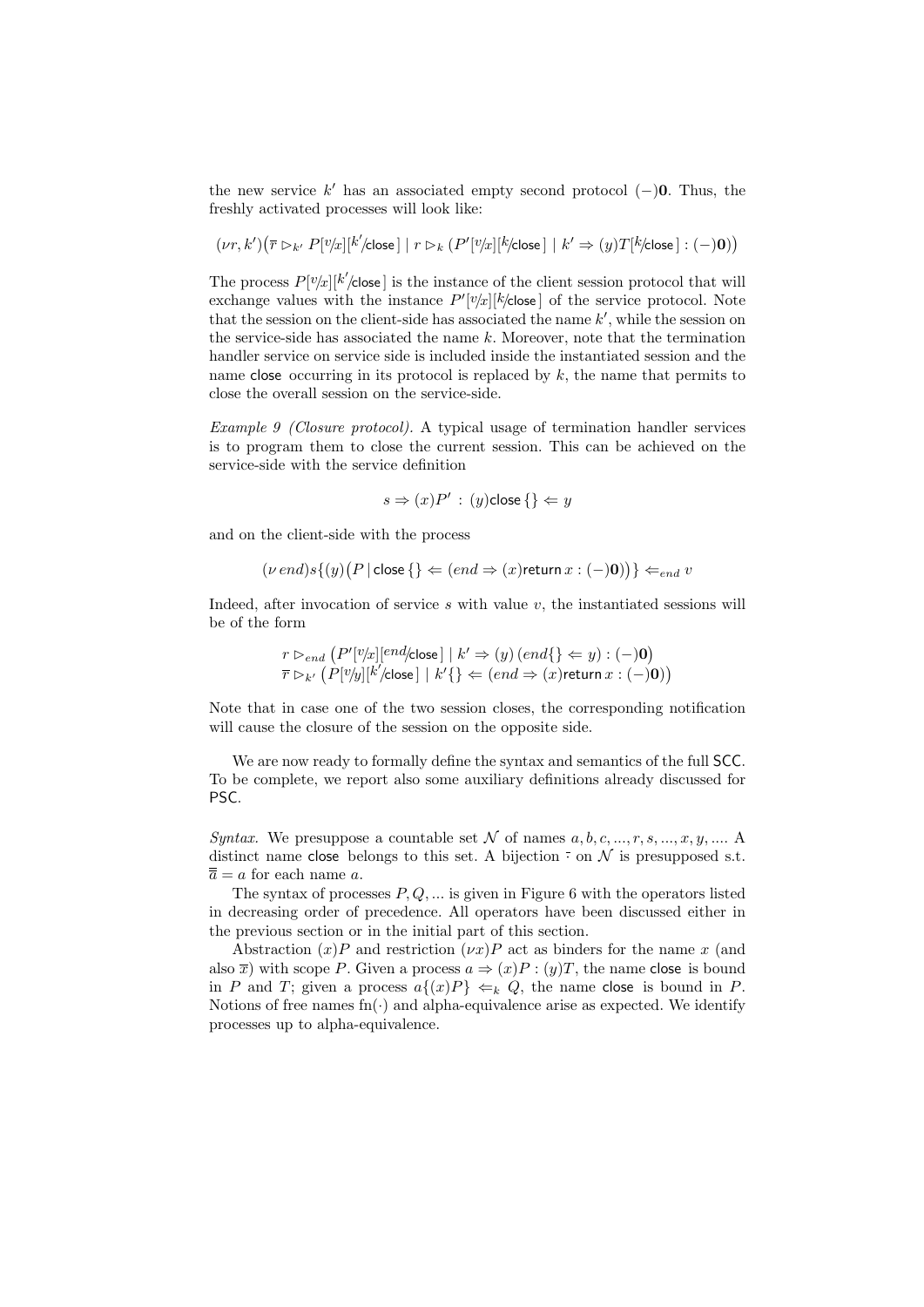

Fig. 6. Syntax of processes.

Notational conventions. We omit trailing 0. Also, in service invocation we write  $a\{\}\Leftarrow_k Q$  for  $a\{(x)\mathbf{0}\}\Leftarrow_k Q$ . In service definition we write  $a \Rightarrow (x)P$  for  $a \Rightarrow (x)P : (y)$ **0**. We also omit k in  $a\{(x)P\} \Leftarrow_k Q$  and  $a \Leftarrow_k Q$  when it is not relevant. Under these conventions and exploiting operator precedences, the process in the Example 8 would be written

$$
k \Rightarrow (x)S \mid a\{(x)P\} \Leftarrow_k (v|Q) \mid a \Rightarrow (x)P' : (y)T
$$

and the instantiated session is

$$
(\nu r)(\nu k')\big(\bar{r}\rhd_{k'}P[v/x][k'/\mathsf{close}]\mid r\rhd_{k}(P'[v/x][k/\mathsf{close}]:k'\Rightarrow (y)T[k/\mathsf{close}])\big)
$$

Operational semantics. As for PSC, the operational semantics is defined in terms of a structural congruence and a reduction relation. The rules for structural congruence are as in Figure 2 where occurrences of the symbols  $\triangleright$  and  $\Leftarrow$  are replaced by  $\triangleright_k$  and  $\Leftarrow_k$ , respectively.

The rules for the reduction semantics of the full calculus are reported in Figure 7.

An auxiliary function the is defined on active contexts that keeps track of the termination names associated to sessions in which the hole of the context is enclosed. This function is used to check whether a service invocation should be interpreted as a closing signal for some of the enclosing sessions. For instance, in the first rule (which is an adaptation of the corresponding first rule in Figure 3) the function  $tn$  is used to check whether the invocation of the service  $s$  must be interpreted as a termination signal or not. The second is a novel rule; in the case the name s of the service to be invoked is a termination name for an enclosing session, the closest of these sessions is closed. The remaining rules are trivial adaptations of the corresponding last three rules of Figure 3.

Example 10 (Service update). Another example where session closing is needed is service update. Consider, for instance, the service

 $soccerWorldChampion \Rightarrow (-)$ brasil

that returns the name of the last winner of the soccer world championship. The service must be updated as soon as a new team becomes the new world champion.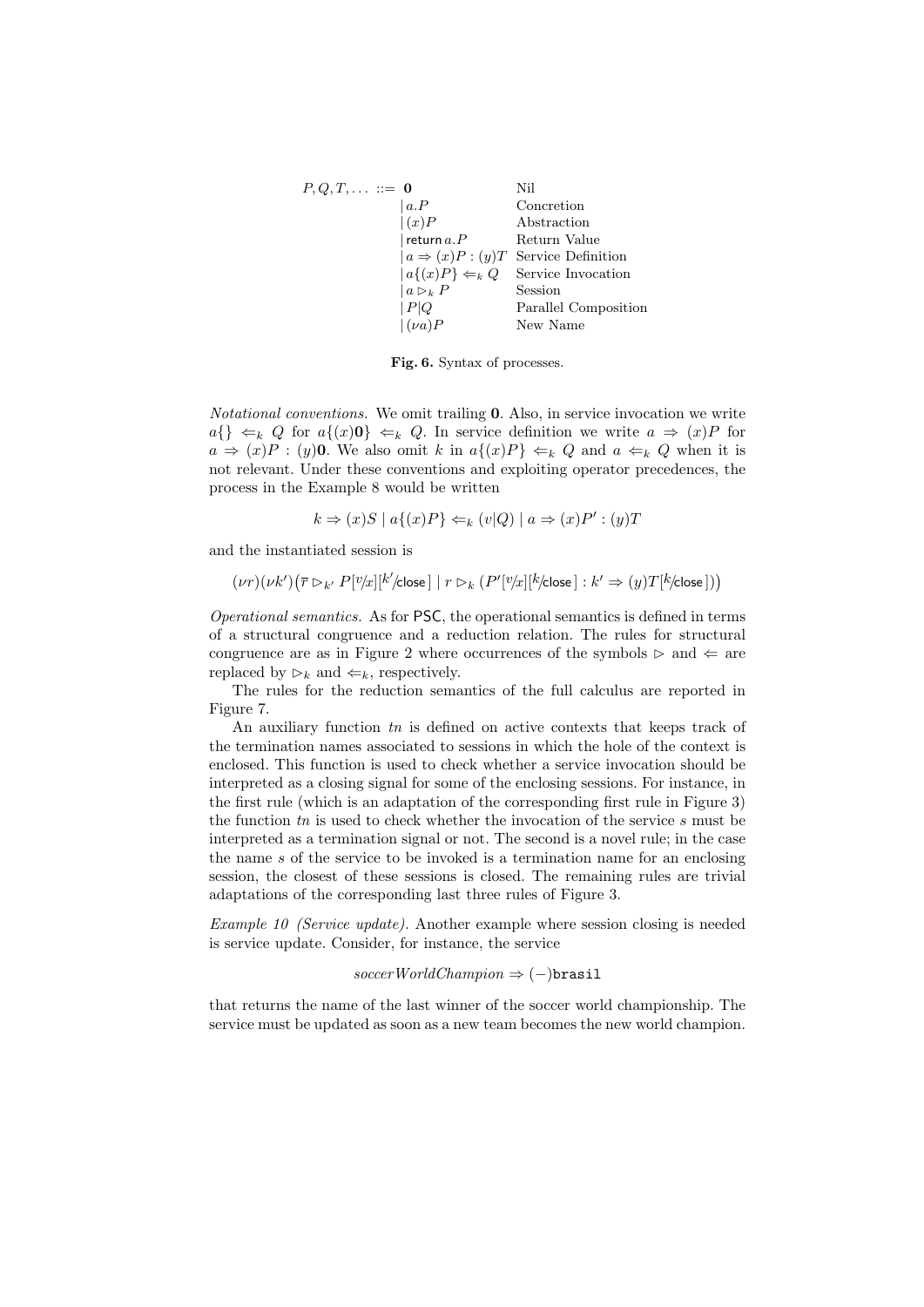$$
\label{eq:21} \begin{array}{l} \mathbb{C}[\![\,s\Rightarrow(x)P:(z)T\,]\!]\! \quad|\! \quad \ \, \mathbb{C}[\![\,s\Rightarrow(x)P:(z)T\,]\!]\! \quad \ \, \text{where} \;\; \mathbb{C}[\![\,s\Rightarrow(x)P:(z)T\,]\!]\! \quad \ \, \text{where} \;\; \mathbb{C}[\![\,s\Rightarrow(x)P:(z)T\,]\!]\! \quad \ \, \text{where} \;\; \mathbb{C}[\![\,s\Rightarrow(x)P:(z)T\,]\!]\!]\! \quad \ \, \text{where} \;\; \mathbb{C}[\![\,s\Rightarrow(x)P:(z)T\,]\!]\!]\! \quad \ \, \text{where} \;\; \mathbb{C}[\![\,s\Rightarrow(x)P:(z)T\,]\!]\!]\! \quad \ \, \text{where} \;\; \mathbb{C}[\![\,s\Rightarrow(x)P:(z)T\,]\!]\!]\! \quad \ \, \text{where} \;\; \mathbb{C}[\![\,s\Rightarrow(x)P:\!]\!]\!]\! \quad \ \, \text{where} \;\; \mathbb{C}[\![\,s\Rightarrow(x)P:\!]\!]\!]\!]\! \quad \ \, \text{where} \;\; \mathbb{C}[\![\,s\Rightarrow(x)P:\!]\!]\!]\!]\! \quad \ \, \text{where} \;\; \mathbb{C}[\![\,s\Rightarrow(x)P:\!]\!]\!]\!]\! \quad \ \, \text{where} \;\; \mathbb{C}[\![\,s\Rightarrow(x)P:\!]\!]\!]\!]\! \quad \ \, \text{where} \;\; \mathbb{C}[\![\,s\Rightarrow(x)P:\!]\!]\!]\!]\!]\! \quad \ \, \text{where} \;\; \mathbb{C}[\![\,s\Rightarrow(x)P:\!]\!]\!]\!]\!]\! \quad \ \, \text{where} \;\; \mathbb{C}[\![\,s\Rightarrow(x)P:\!]\!]\!]\!]\!]\! \quad \ \, \text{where} \;\; \mathbb{C}[\![\,s\Rightarrow(x)P:\!]\!]\!]\!]\!]\! \quad \ \, \text{where} \;\; \mathbb{C}[\![\,s\Rightarrow(x)P:\!]\!]\!]\!]\!]\!]\! \quad \ \, \text{where} \;\; \mathbb{C}[\![\,s
$$

if  $s \notin tn(\mathbb{D}), r, k'$  are fresh and  $u, s, k$  not bound by  $\mathbb{C}, \mathbb{D}$ 

$$
r \rhd_s \mathbb{D}[\![s\{(y)P\} \Leftarrow_k (Q|u.R)]\!] \rightarrow s\{\} \Leftarrow_k u
$$
  
if  $s \notin tn(\mathbb{D})$  and  $u, k$  not bound by  $\mathbb{D}$ 

 $\mathbb{C}[\![r \rhd_k (P|u.Q)]\!] \mid \mathbb{D}[\![\bar{r} \rhd_{k'} (R|(z)S)]\!] \rightarrow \mathbb{C}[\![r \rhd_k (P|Q)]\!] \mid \mathbb{D}[\![\bar{r} \rhd_{k'} (S[u/z] \mid R)]\!]$ if  $u, r$  not bound by  $\mathbb{C}, \mathbb{D}$ 

$$
r \rhd_k (P|\text{return } u.Q) \rightarrow u | r \rhd_k (P|Q)
$$

$$
\mathbb{C}[\![P]\!] \rightarrow \mathbb{C}[\![P']\!] \text{ if } P \equiv Q, \ Q \rightarrow Q', \ Q' \equiv P'
$$

where 
$$
\mathbb{C}, \mathbb{D} := \llbracket \cdot \rrbracket \mid \mathbb{C} | P \mid a \{ (x)P \} \Leftarrow_k \mathbb{C} \mid a \rhd_k \mathbb{C} \mid (\nu a) \mathbb{C}
$$
  
and  $\operatorname{tn}(\llbracket \cdot \rrbracket) = \emptyset$   
 $\operatorname{tn}(a \rhd_k \mathbb{C}) = \operatorname{tn}(\mathbb{C}) \cup \{ s \}$   
 $\operatorname{tn}(\nu a) \mathbb{C} = \operatorname{tn}(\mathbb{C}) \setminus \{ a \}$ 

Fig. 7. Reduction semantics.

In PSC there is no way to cancel a definition and replace it with a new one. By contrast, in the full calculus, we can exploit session closing in order to remove services and the termination handler service can be used to instantiate a new version of the same service. Consider, for instance,

$$
r \rhd_{new} \left( \begin{array}{c} \textit{soccerWorldChampion} \Rightarrow (-) \textit{brasil } | \\ \textit{new} \{\} \Leftarrow_{new} (update \Rightarrow (y) \textit{return } y) \end{array} \right) | \\ \textit{new} \Rightarrow (z) \left( \begin{array}{c} \textit{soccerWorldChampion} \Rightarrow (-)z \\ \textit{new} \{\} \Leftarrow_{new} (update \Rightarrow (y) \textit{return } y) \end{array} \right)
$$

The service update, when invoked with a new name z, permits to cancel the currently available service soccerWorldChampion and replace it with a new instance that returns the name z. Notice that the service update is located within the same session  $r$  of the service soccer WorldChampion; this ensures that when it invokes the termination handler service  $k$  the initial instance of the service soccerWorldChampion is removed.

Example 11 (A blog service). We consider a service that implements a blog, i.e. a web page used by a web client to log personal annotations. A blog provides two services get and set, the former to read the current contents of the blog and the latter to modify them. The close -free fragment is not expressive enough to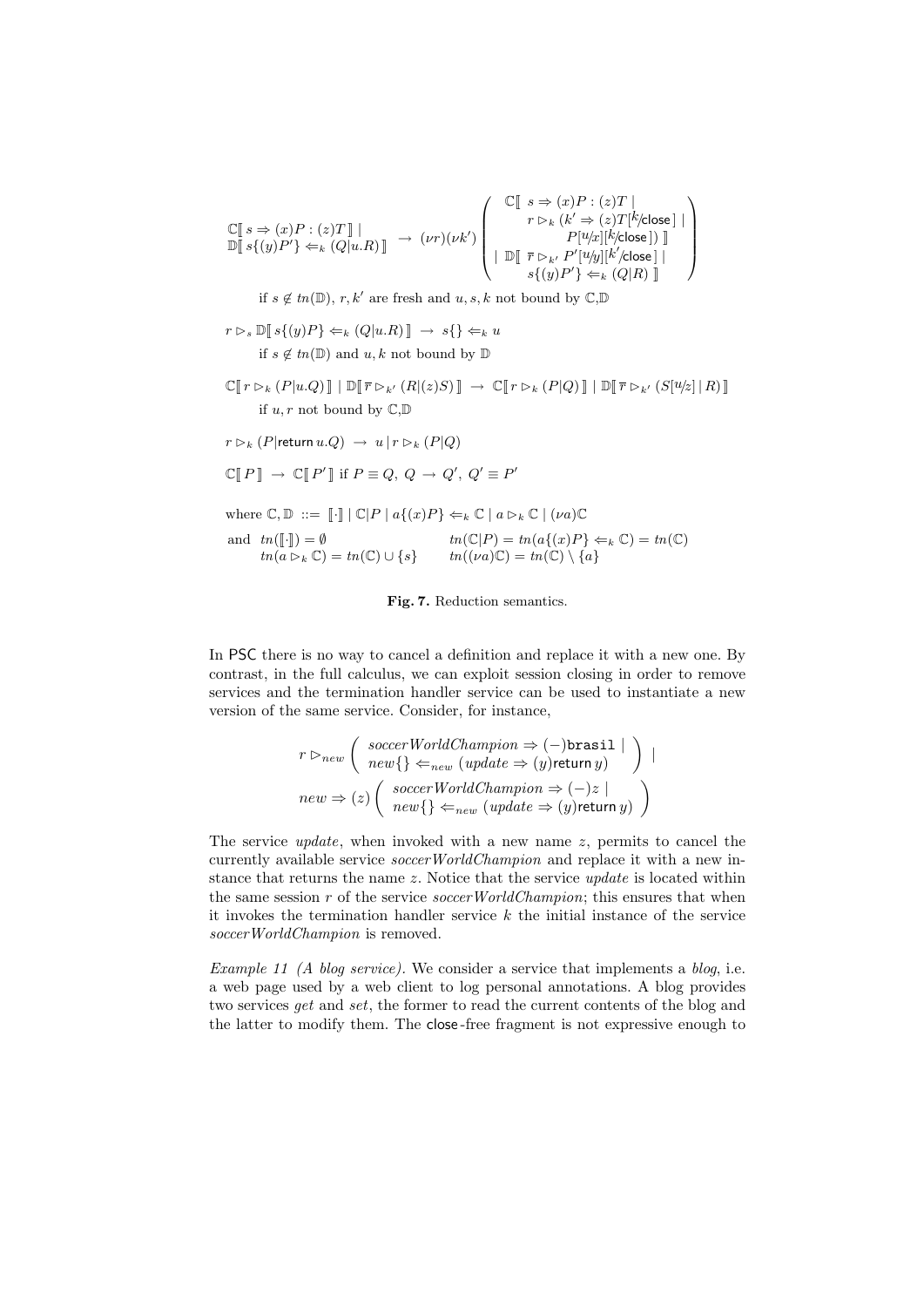faithfully model such a service because it does not support service update, here needed to update the blog contents.

We use the service  $newBlog$  as a factory of blogs; this receives three names, the initial content  $v$ , the name for the new get service, and the name for the new set service. Upon invocation, the factory forwards the three received values to the *blog* service which is the responsible for the actual instantiation of the  $qet$ and set services:

$$
newBlog \Rightarrow (v, get, set) (blog\{\} \Leftarrow_{newBlog} \langle v, get, set \rangle) |
$$
  
\n
$$
blog \Rightarrow (v, get, set) (get \Rightarrow (-)v |
$$
  
\n
$$
close \{\} \Leftarrow (set \Rightarrow (v')return \langle v', get, set \rangle) )
$$

Note that the update of the blog contents is achieved by invoking the service close which is bound to *newBlog*; this invocation cancels the currently available get and set services and delegates to new Blog the creation of their new instances passing also the new contents  $v'$ .

As an example of a client of the blog service, we consider a process that installs a wiki page with initial contents  $v$ , then it adds some new contents  $v'$ .

$$
newBlog\{\} \Leftarrow \langle v, get, set \rangle \mid
$$
  
 
$$
set\{\} \Leftarrow (concat\{(-)v'.get \Leftarrow \bullet | (x) return x \} \Leftarrow \bullet)
$$

The service *concat* simply computes the new contents appending  $v'$  to  $v$ , that are received in this order after service invocation:

$$
concat \Rightarrow (-)(v')(v).v \circ v'
$$

Here ∘ denotes juxtaposition of blog contents.

### 4 Encoding Orc in SCC

Orc [16, 9] is one of the emerging basic programming models for service orchestration. In this section we show that SCC is expressive enough to model in a natural manner the Orc language.

We start by a brief overview of Orc. Orc is centered on the idea of service orchestration, and it assumes that basic services, able to perform computations, are available on primitive sites. Orc concentrates on invoking and orchestrating those services to reach some goal. Services may publish streams of values.

Orc uses the following syntax categories: site names, ranged by  $a, b, c, \ldots$ , variables, ranged by  $x, y, \ldots$ , values (including site names), ranged by  $u, v, \ldots$ Actual parameters, ranged by  $p, q, \ldots$ , can be either values or variables. We use  $P, Q, \ldots$  to range over expressions (since they correspond to processes in SCC) and  $E, F, \ldots$  to range over expression names.

An Orc expression can be either a site call, an expression call or a composition of expressions according to one of the three basic orchestration patterns.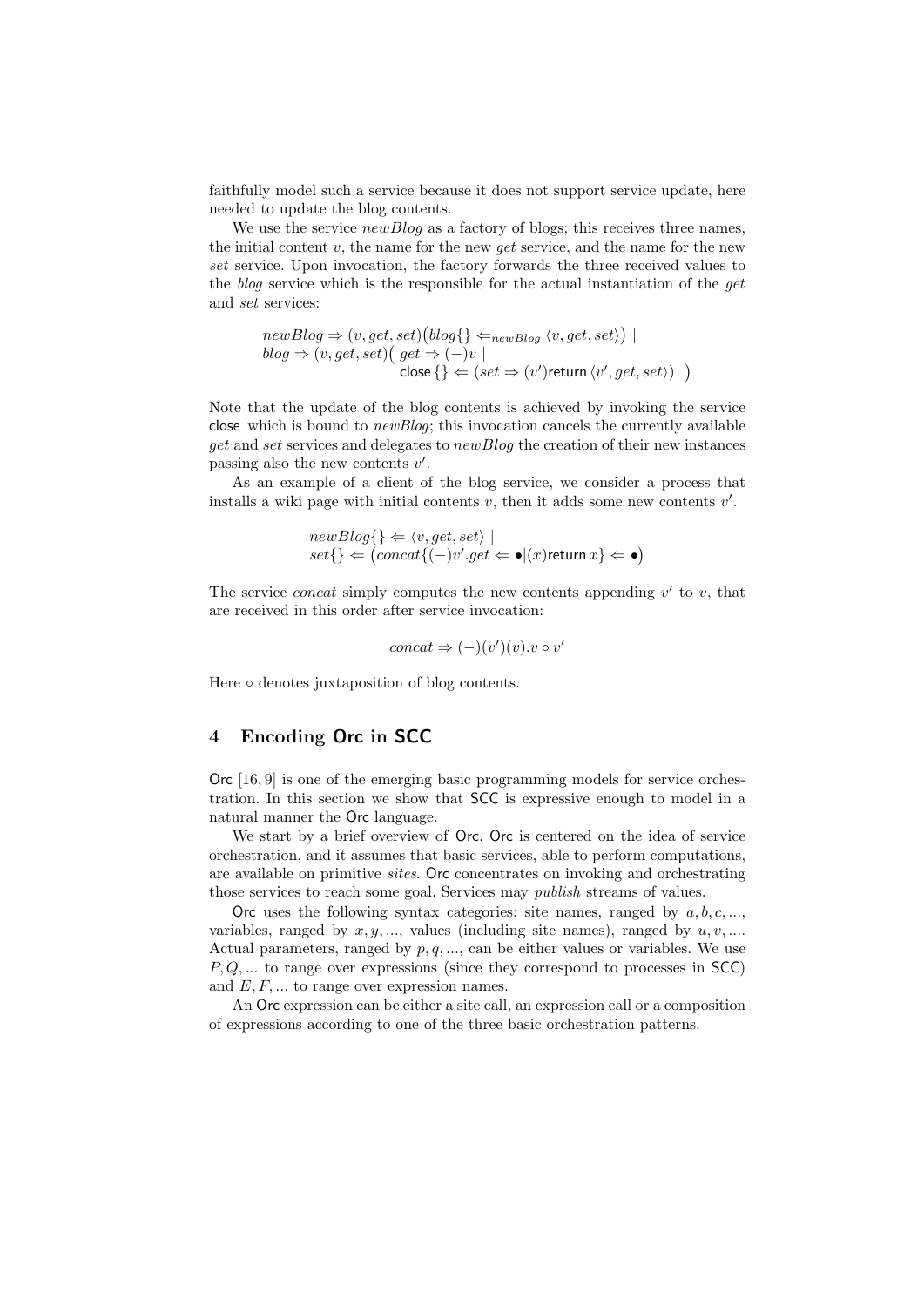- **Site call:** a site call can have either the form  $a(p)$  or  $x(p)$ . In the first case the site name is known statically, in the other case it is computed dynamically. In both the cases  $p$  is the parameter of the call. If  $p$  is a variable, then it must be instantiated before the call is made. A site call may publish a value (but it is not obliged to do so).
- **Expression call:** an expression call has the form  $E(p)$ , and it executes the expression defined by  $E(x) \triangleq P$  after having replaced x by p. Here p is passed by reference. Note that expression definitions can be recursive.
- **Symmetric parallel composition:** the composition  $P|Q$  executes both  $P$  and Q concurrently, assuming that there is no interaction between them. It publishes the interleaving of the two streams of values published by  $P$  and  $Q$ , in temporal order.
- **Sequential composition:** the composition  $P > x > Q$  executes P, and, for each value v returned by  $P$ , it executes an instance of  $Q$  with v assigned to  $x$ . It publishes the interleaving (in temporal order) of the streams of values published by the different instances of Q.
- Asymmetric parallel composition: the composition Q where  $x \in P$  starts in parallel both  $P$  and the parts of  $Q$  that do not need  $x$ . When  $P$  publishes the first value, let say  $v$ , it is killed and  $v$  is assigned to  $x$ . The composition publishes the stream obtained from  $Q$  (instantiated with  $v$ ).

An Orc program is composed by an expression and a set of expression definitions. The encoding of an Orc program in SCC is the parallel composition of the expression and of the expression definitions.

We define now the different cases of the encoding  $\llbracket - \rrbracket$ . A value is trivially encoded as itself, i.e.,  $\llbracket u \rrbracket = u$ . For variables (and thus for actual parameters) we need two different encodings, depending on whether they are passed by name or evaluated. We distinguish the two encodings by different subscripts:

$$
[\![x]\!]_n = x \qquad [\![x]\!]_v = x \Leftarrow \bullet
$$

The evaluation of a variable  $x$  is encoded as a request for the current value to the variable manager of  $x$ . Variable managers are created by both sequential composition and asymmetric parallel composition.

In general, both site calls and expression calls are encoded as service invocations returning the published results. Expressions too return their published results. Thus the encoding of an expression definition is simply:

$$
[[E(x) \triangleq P]] = E \Rightarrow (x)[[P]]
$$

The encoding of Orc expressions is detailed in Figure 8 and explained below:

- $[a(p)]$ : a call to a statically-known site a with argument p is encoded as a service invocation of service a with arguments from  $[\![p]\!]_v$ ;
- $[x(p)]$ : in case the name of the site is stored in a variable x, we first ask the variable manager for  $x$  to get its current value  $v$ , and then make the site invocation through the auxiliary service *forw*; the result from the site  $v$  is received in an inner session, in order to pass the value at top level we use another auxiliary service pub;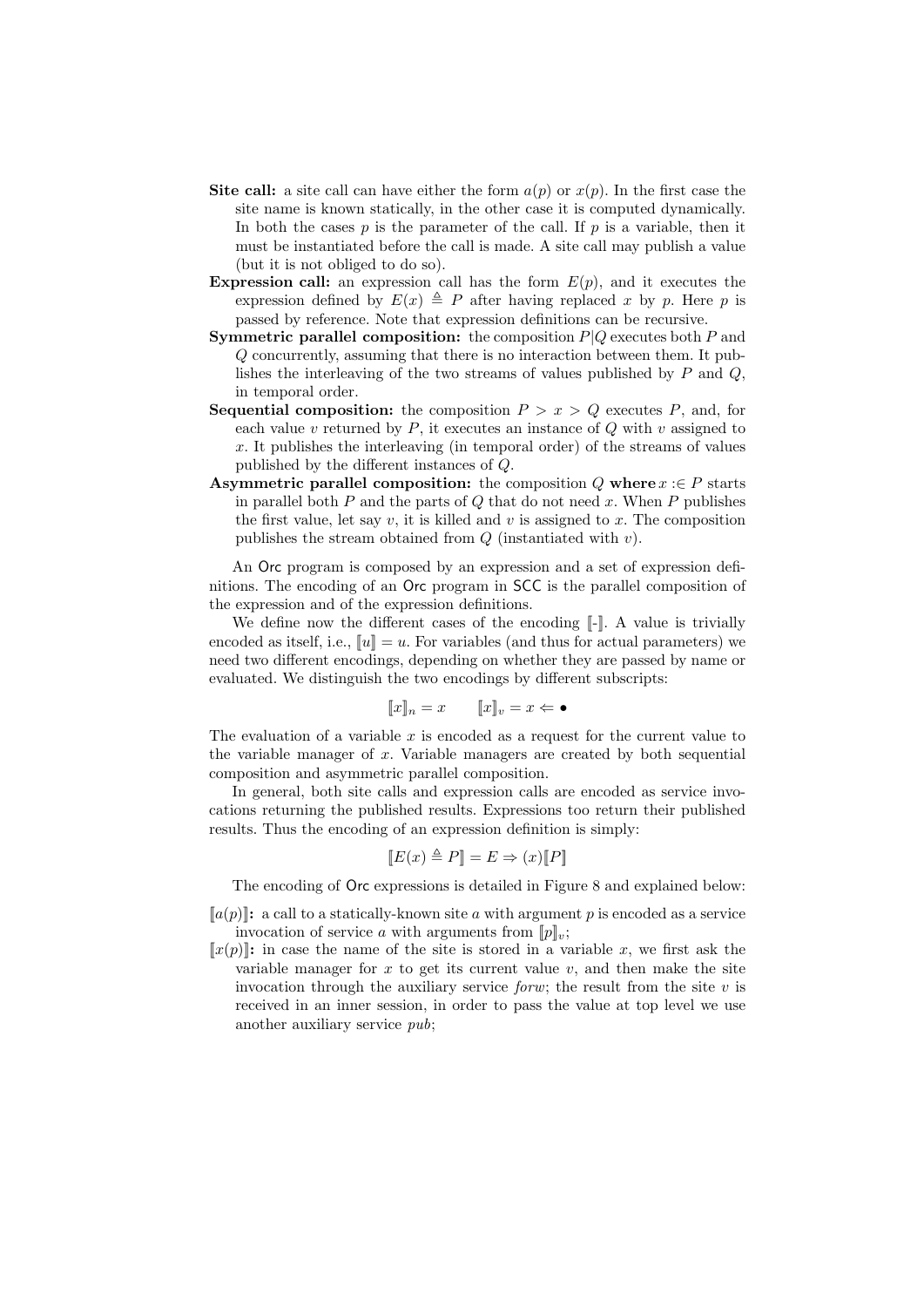$$
[a(p)] = a \Leftarrow [p]_v
$$
  
\n
$$
[x(p)] = (\nu \text{for} w, \text{pub}) (\text{for} w \{ \} \Leftarrow [x]_v \mid
$$
  
\n
$$
\text{for} w \Rightarrow (a) \text{pub} \{ \} \Leftarrow [a(p)] \mid
$$
  
\n
$$
\text{pt} \Rightarrow (y) \text{return } y
$$
  
\n
$$
[E(p)] = E \Leftarrow [p]_n
$$
  
\n
$$
[P|Q] = [P] | [Q]
$$
  
\n
$$
[P > x > Q] = (\nu z, \text{pub}) (z \{ \} \Leftarrow [P] \mid
$$
  
\n
$$
z \Rightarrow (y)(\nu x)(x \Rightarrow (-)y \mid \text{pub} \{ \} \Leftarrow [Q]) \mid
$$
  
\n
$$
\text{pub} \Rightarrow (y) \text{return } y
$$
  
\n
$$
[Q \text{ where } x : \in P] = (\nu x, z, s) ( [Q] | (z \Rightarrow (y)(x \Rightarrow (-)y)) \mid
$$
  
\n
$$
(s \{ \} \Leftarrow z \bullet) | s \Rightarrow (-) (\text{close} \{ \} \Leftarrow [P]) )
$$

Fig. 8. Encoding of Orc expressions in SCC.

- $\llbracket E(p) \rrbracket$ : an expression call is simply a service call; just notice that variables are passed by name;
- $[$ [P|Q]: obvious;
- $[P > x > Q]$ : a private service z is created, where  $[P]$  will send all computed values; at each invocation service z will activate fresh instances of  $[Q]$  in parallel with fresh variable managers for  $x$  that will serve value requests in  $[Q]$ ; in this case too, a service pub is used to pass the results at top level;
- [Q where  $x \in P$ ]: both P and Q are executed (the parts of Q requiring the value of x are stopped since there is no manager for x available yet), but P is executed inside a session: the first value  $v$  published by  $P$  is used to terminate the session. Also, the termination handler will take the value and create a variable manager for x with this value.

Our encoding allows to simulate Orc orchestration policies inside SCC as far as the asynchronous semantics [16] is concerned (the synchronous semantics is mainly used to deal with timing issues, thus it is left for future extensions of SCC with time). We give here a simple example, inspired by [16], to show how the encoding actually works.

Example 12 (Emailing news in Orc). Let us consider the Orc expression

 $CNN(d)|BBC(d) > x > emailMe(x)$ 

which invokes the news services of both CNN and BBC asking for news of day d. For each reply it sends to me an email with the received news. Thus this expression can send from zero up to two emails.

The encoding is as follows:

$$
(\nu z, pub)(z)\begin{cases}\n\langle (cNN \leftarrow d|BBC \leftarrow d) | \\
z \Rightarrow (y)(\nu x)(x \Rightarrow (-)y | pub{\} \leftarrow emailMe \leftarrow x \leftarrow \bullet)\n\end{cases})\n\mu b \Rightarrow (y)\text{return } y\n\end{cases}
$$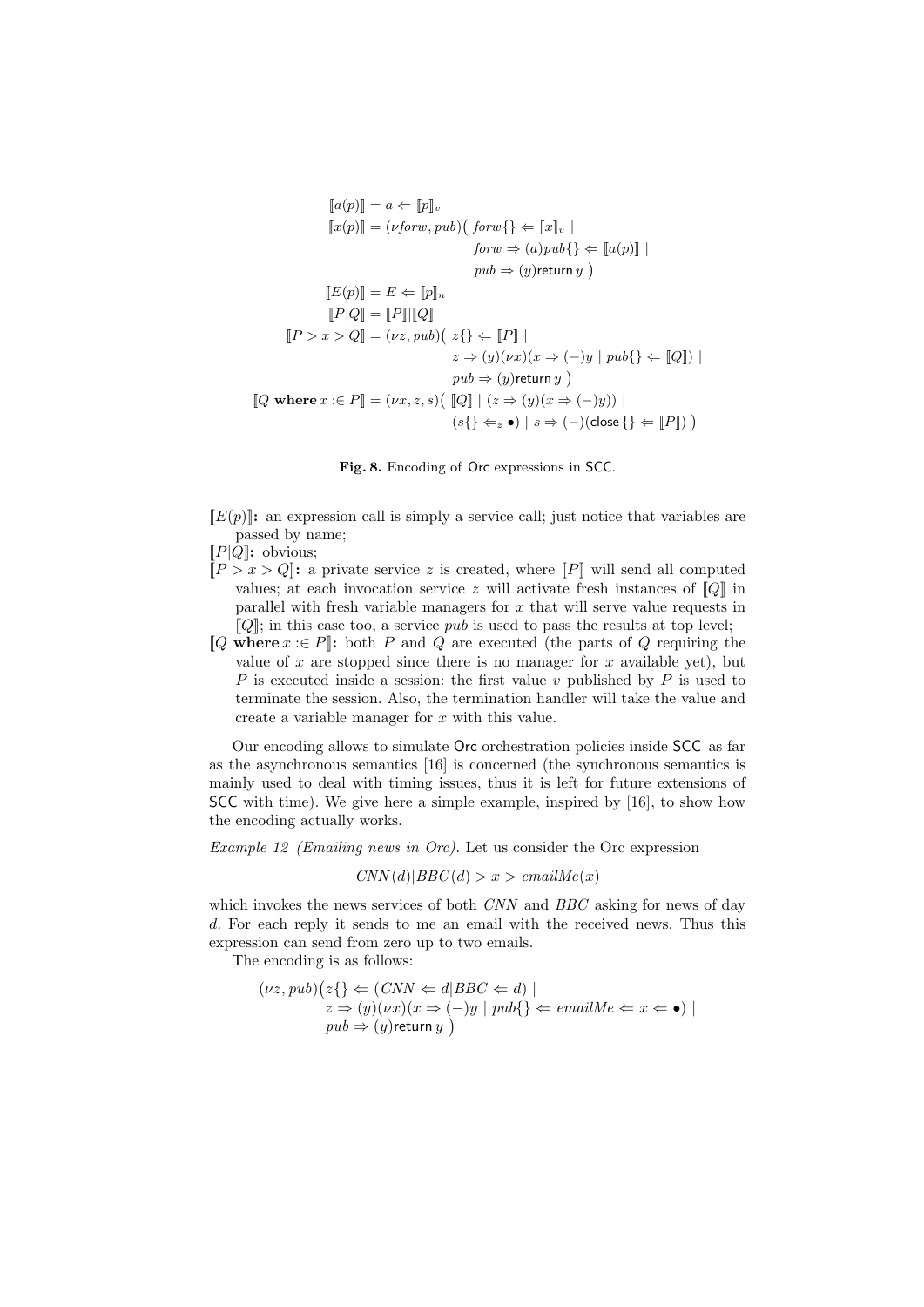We have supposed here to have CNN, BBC and emailMe available as services.

When the expression is executed, both CNN and BBC are invoked. For each returned value  $y, z$  is invoked with that value, a new variable manager is created for it and the email protocol is called with the value taken from the variable, i.e., y. If some acknowledgment is returned by  $emailMe$ , then it is returned using the auxiliary service pub.

# 5 Conclusions and future work

We have presented SCC, a core calculus for service-oriented applications. SCC draws inspiration from different sources, primarily the  $\pi$ -calculus and Cook and Misra's service orchestration language [16], but enhances them with a mechanism for handling sessions. Sessions permit to model interaction modalities between clients and services which are more structured than the simple one-way and request-response modalities. Moreover, sessions can be explicitly closed, thus providing for a mechanism of process interruption.

Some features that naturally fall within the scope of service oriented computing have been left out of (well-formed processes in) the present version of the calculus. While distribution of processes over sites is certainly a needed issue in our agenda, the development of a type system is a major goal for future work. Specifically, it seems natural to associate service names with types describing the expected behaviour of clients and services, possibly along the lines of the session type systems in [12] or [11]. We believe that this type system would show the benefits of the concept of session even more clearly. Moreover, typing could be used in a prescriptive way to refine and redesign certain aspects and primitives of our calculus, whenever necessary for rendering their use more natural and smooth. The impact of adding a mechanism of *delegation* deserves further investigation. In fact, delegation could be simply achieved by enabling session-name passing, forbidden in the present version; consequences of this choice at the level of semantics and (prospect) type systems are at the moment not clear, though. For example, while many-party sessions have not been considered here, they could be modeled by passing the name of the current session as an argument to a third invoked service. We also plan to investigate the use of the session-closing mechanism for programming long-running transactions and related compensation policies in the context of web applications, in the vein e.g. of  $[7, 13]$ , and its relationship with the cCSP and the sagas-calculi discussed in [6]. Finally, integration of xml documents querying, in the vein of e.g. [2, 5], and related typing issues, deserve further consideration.

Acknoweldgements. We warmfully thank Hernán Melgratti, Diego Latella, Mieke Massink, Flemming Nielson for many interesting comments on preliminary versions of this paper. The names SCC and PSC have been chosen as an homage the pioneering process algebras designed by Robin Milner and Tony Hoare.